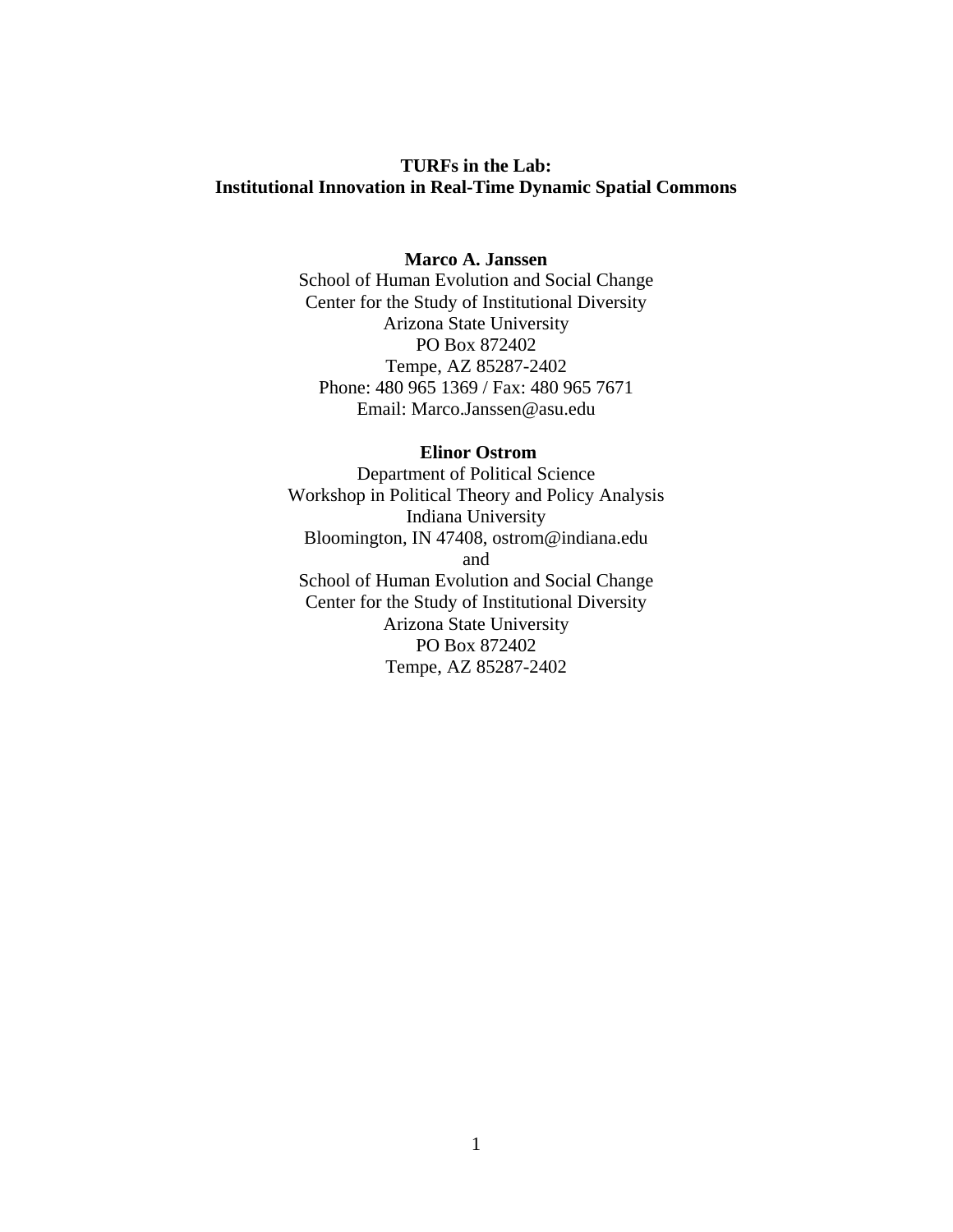MARCO A. JANSSEN is assistant professor in the School of Human Evolution and Social Change, and the Center for the Study of Institutional Diversity, both at Arizona State University. Janssen's research focuses on the co-evolution of cognitive, institutional, and ecological processes. He is interested how people, their institutional rules and the environment they live in, fit together in the past, present, and the future, from local scales to the global scale. He mainly uses computational models, like agentbased models, in combination with laboratory experiments, surveys, case study analysis, and stakeholder workshops.

ELINOR OSTROM is Arthur F. Bentley Professor of Political Science, Co-Director of the Workshop in Political Theory and Policy Analysis, Indiana University, and Founding Director of the Center for the Study of Institutional Diversity at Arizona State University. Ostrom studies how institutions affect the incentives of individuals interacting in repetitive and structured situations by doing fieldwork, large N studies, meta-analyses of many case studies, and laboratory experiments. Ostrom and colleagues developed the Institutional Analysis and Development framework, which enables the analysis of diversely structured markets, hierarchies, common-property regimes, and local public economies using a common set of universal components.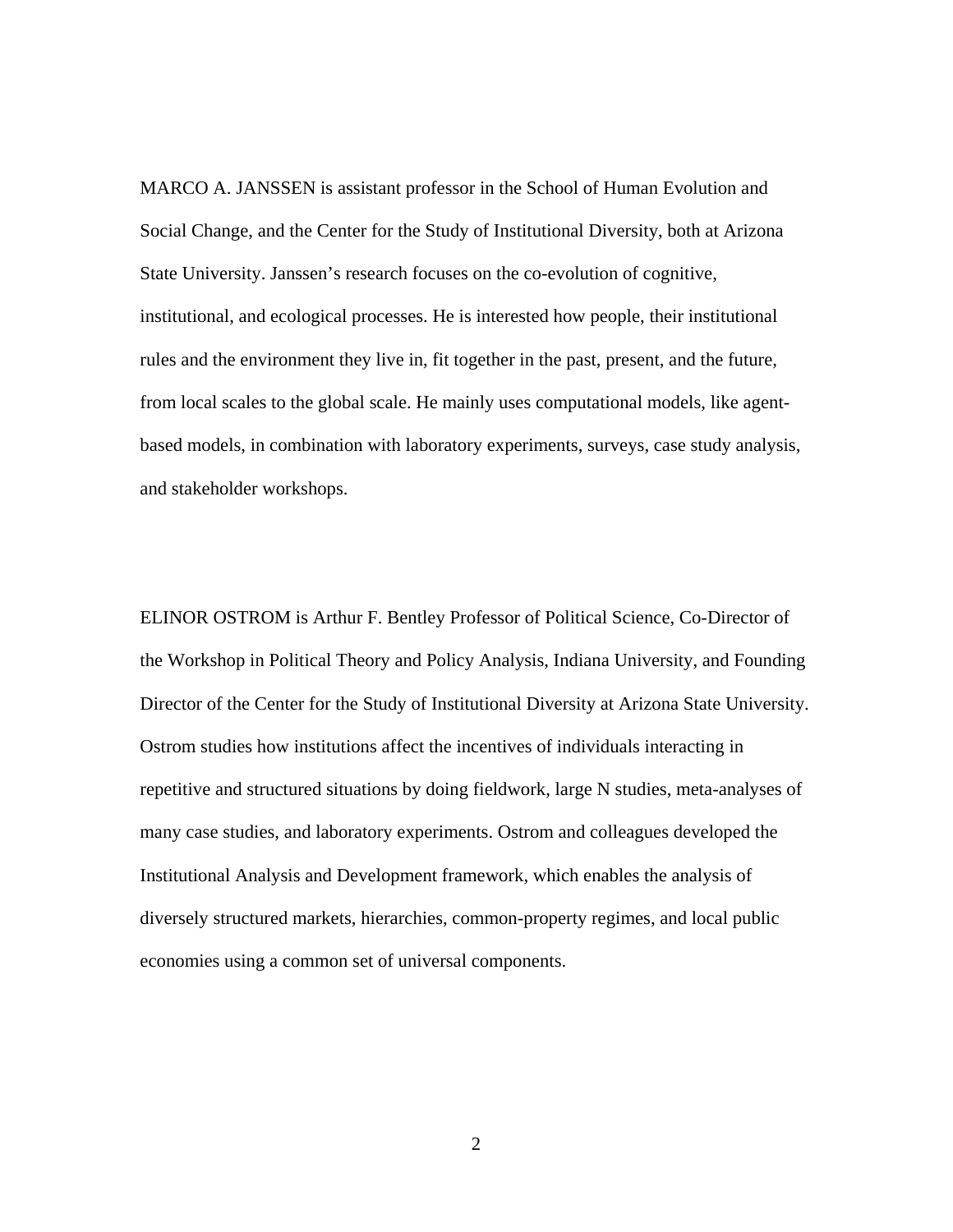### **Acknowledgments**

An earlier version of this paper was presented at the 26th Annual Meeting of the Association for Politics and the Life Sciences (APLS), Indiana University, Bloomington, October 25-26, 2006. We appreciate the support of the National Science Foundation for the grant 'Dynamics of Rules in Commons Dilemmas.' Many people have been involved in this research. Janssen, Robert Goldstone, Filippo Menczer, and Ostrom designed the original experiment. Yajing Wang and Muzaffer Ozakca changed the original forager software of Robert Goldstone into the software we use for the experiments. Rachel Vilensky recruited the participants. Yajing Wang, Michael Schoon, Tun Myint, Pamela Jagger, Marty Anderies, David Schwab, and Frank van Laerhoven assisted Janssen and Ostrom in performing the experiments. Also, many graduate students, staff, and faculty pre-tested the experiments and we thank them for all of their help. Finally, we thank the three anonymous reviewers for their constructive comments.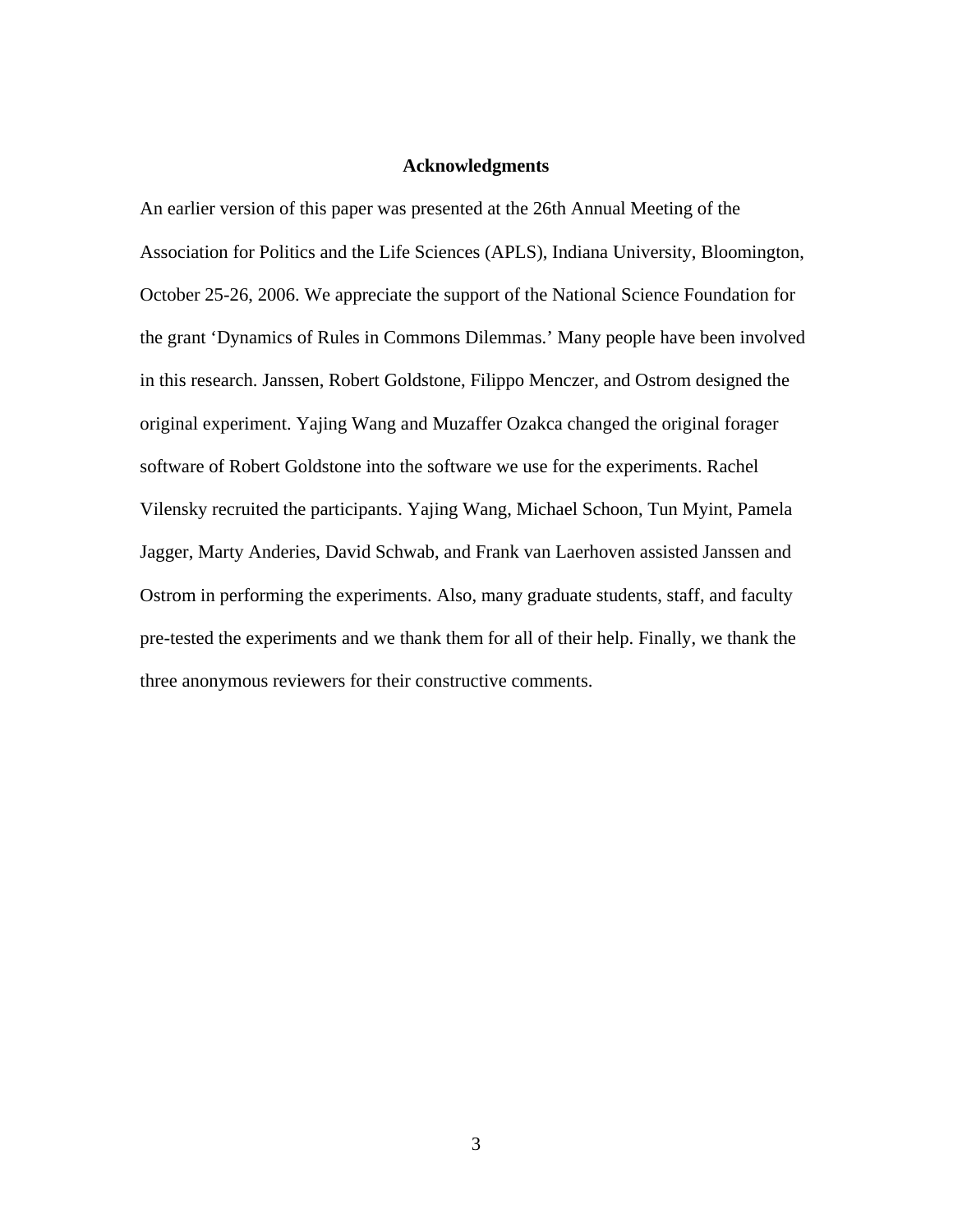# **ABSTRACT**

Using a real-time, spatial, renewable resource environment, we observe participants in a set of experiments formulating informal rules during communication sessions between three decision rounds. In all three rounds, the resource is open access. Without communication, the resource is persistently and rapidly depleted. With face-to-face communication, we observe informal arrangements to divide up space and slow down the harvesting rate in various ways. We observe that experienced participants, who have participated in an earlier experiment where private property was used as one way of controlling harvesting in this renewable resource environment, are more effective in creating rules, although they mimic the private-property regime of their prior experience. Inexperienced participants need an extra round to reach the same level of resource use, but they craft a diverse set of novel rule sets.

KEY WORDS • common-pool resources • laboratory experiments • communication • institutional innovation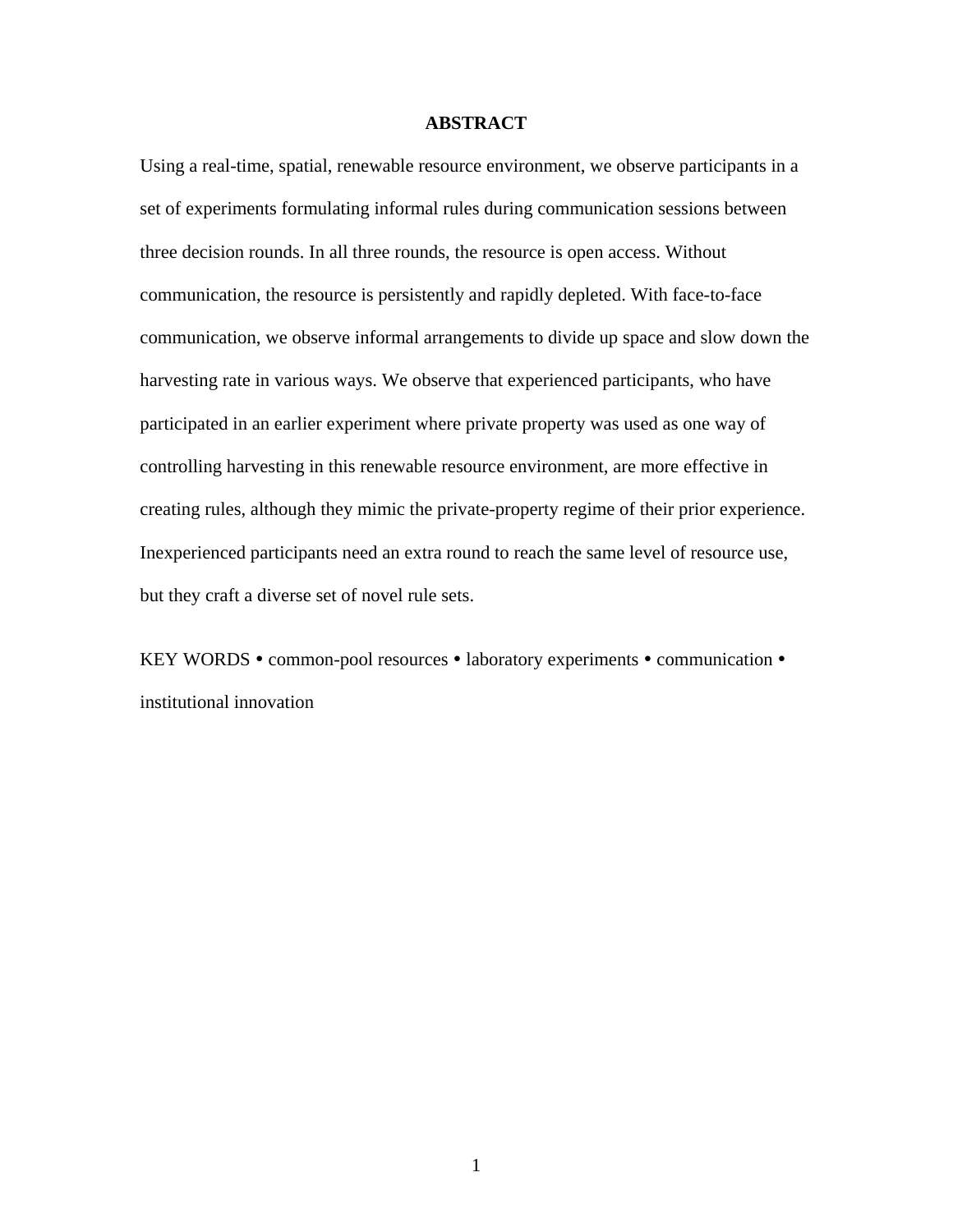#### **Introduction**

The existence and continuity of many self-organized, common-property regimes is well documented (for overviews, see NRC 1986, 2002), but three questions continue to puzzle researchers who are interested in the governance of common-pool resources (CPRs). One question relates to the initial process of self-organization. Few researchers are able to observe the discussions that enable a set of resource users to agree to limit their own resource use. By coming to an agreement, a group solves a second-level social dilemma (that may then help to solve the first-level social dilemma of regulating the CPR). How do they arrive at an agreement?

A second question relates to why self-organized resource appropriators tend not to limit harvesting to a specific quantity of resource units, while allocating quantities of resource units is frequently used by terrestrial common-property regimes (Schlager 1994). Since Individual Transferable Quotas (ITQs) are recommended as an optimal allocation device for fisheries (Baumol and Oates 1988; Anderson 1995), this is a particular puzzle. A third question relates to why simply allowing face-to-face communication is such a powerful technique for enabling subjects facing an experimental common-pool resource to achieve higher joint outcomes (Ostrom and Walker 1991). We will discuss these three questions in reverse order.

#### *Why Communication May Work to Solve Collective-Action Dilemmas*

Renewable resources are generally overharvested in the field and in the lab when *no rules* limit who can harvest or how much they can harvest (an open-access situation) (Berkes et al. 2006; Ostrom et al. 1994). In experimental settings, simply allowing communication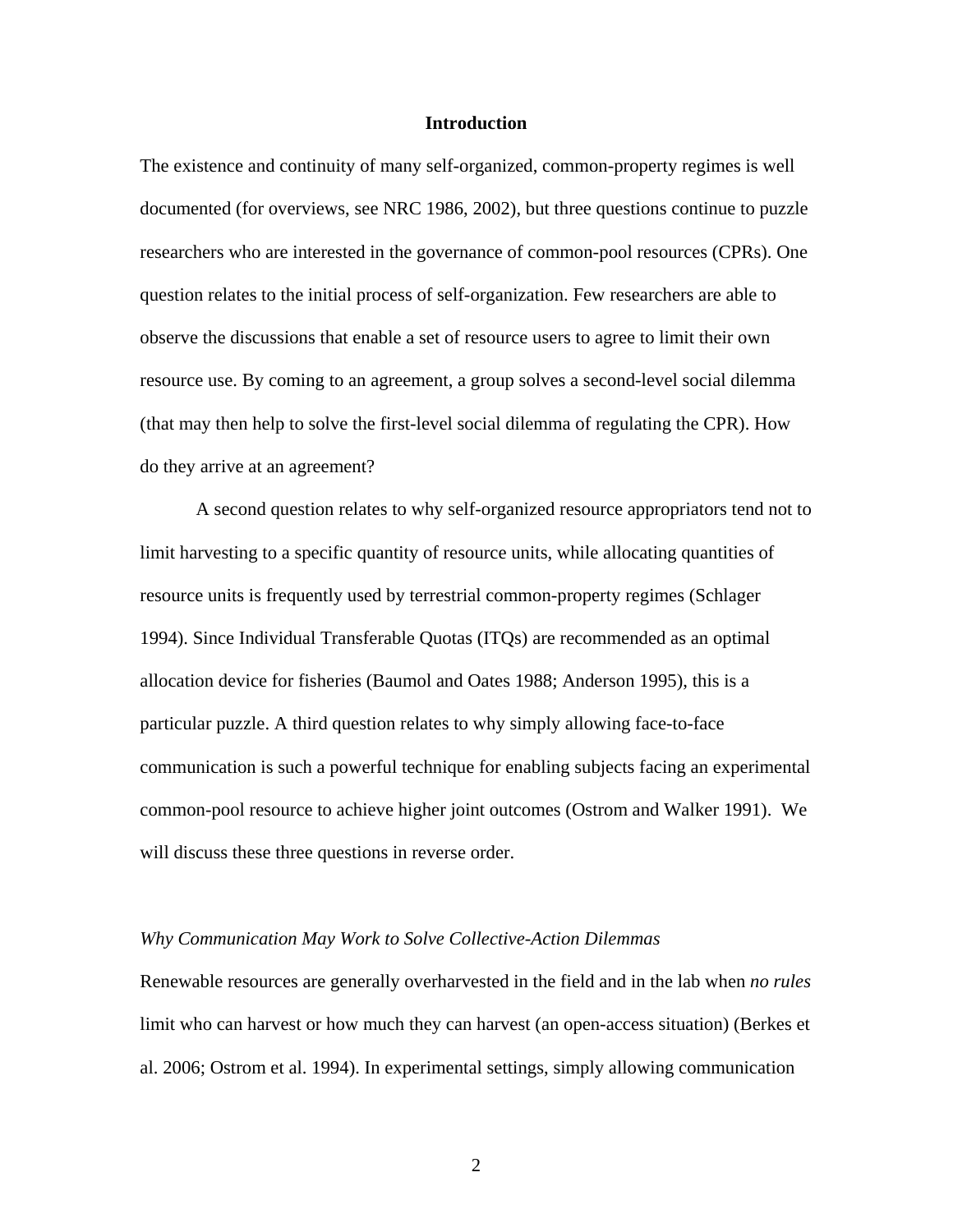has repeatedly been shown to improve outcomes (Sally 1995; and articles cited below). Given the results of large numbers of experiments on common-pool resources – and social dilemmas more generally – we now understand that the model of human choice initially used in game theoretical analysis, positing human choice based entirely on shortterm material returns to self, is not adequate for predicting behavior in social dilemmas (Cox et al. 2007; Ostrom 1998; Ostrom et al. 1994; Fehr and Gächter 2000). The narrow self-interested model of human behavior predicts behavior well in highly competitive situations such as an open market for private goods or in competitive elections.

In repeated public good experiments, initial behavior tends to be more cooperative than predicted (Isaac et al. 1985; Orbell and Dawes 1991; Goetze and Orbell 1988). Without communication, however, initial levels of cooperation tend to decline rapidly (Davis and Holt 1993; Isaac et al. 1984). Face-to-face communication reverses this downward cascade (Cardenas et al. 2004; Hackett et al. 1994; Ostrom and Walker 1991).<sup>1</sup> Why communication has this positive effect is a substantial puzzle.

Debate exists as to why communication alone leads to better results (Buchan et al. 2006). In some experiments with a relatively simple payoff function, research has shown that increased performance with communication is not due to better understanding of the experiment (Edney and Harper 1978; Kerr and Kaufman-Gilliland 1994). In the CPR experiments, where the more complex, quadratic harvesting equation originally posited by Gordon (1954) has been used for the payoff function, subjects spent time initially to be sure they understood what harvesting level is the equivalent of the group optimum and how to allocate that to individuals (Ostrom 2006; Simon and Schwab 2006). The review by Shankar and Pavitt (2002) suggests that voicing of commitments and development of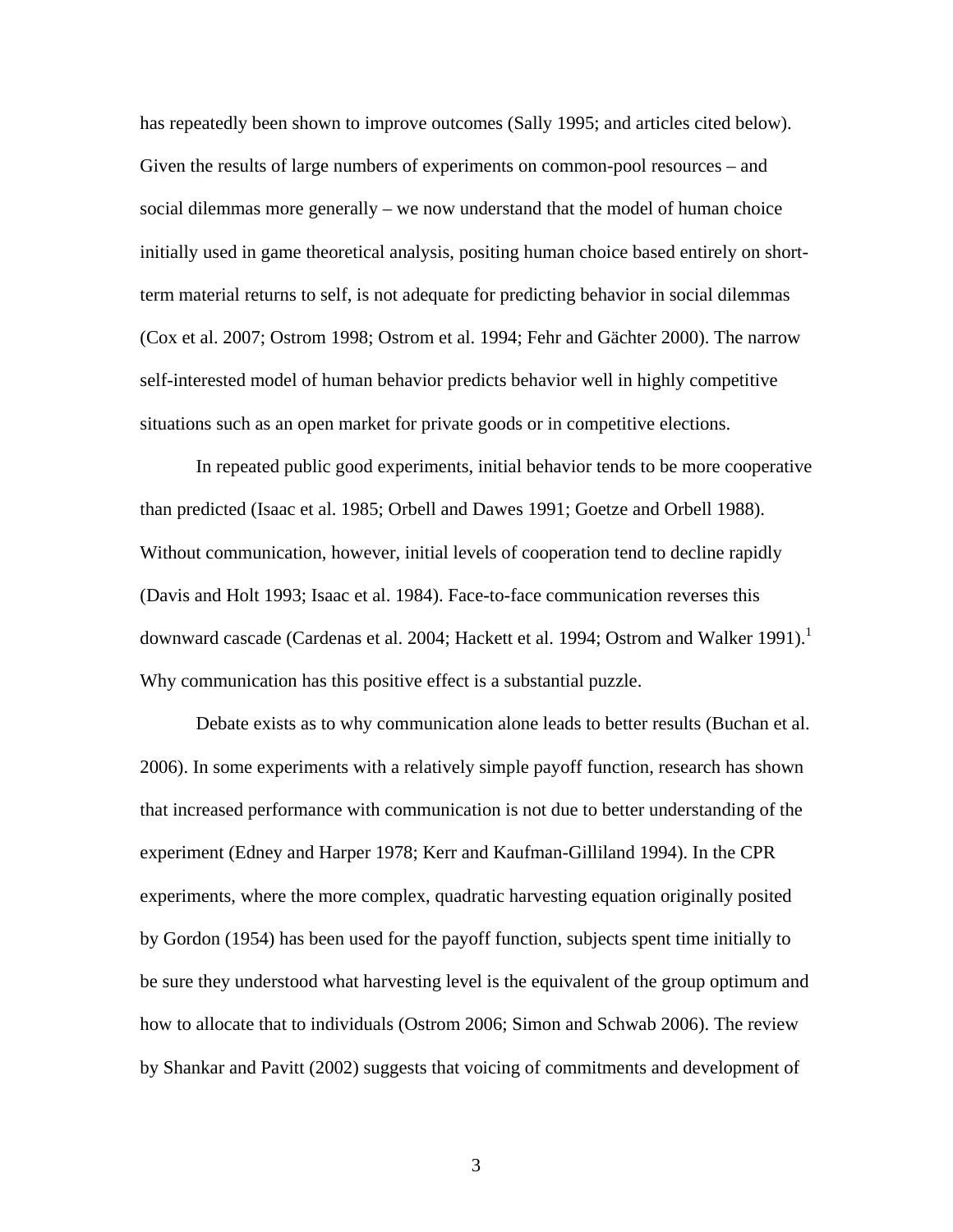group identity and norms seem to be the best explanation from previous experiments. In the experiments reported herein, communication plays an important role in helping participants figure out a good strategy together as well as building commitments so as to achieve far better outcomes than achieved in repetitive situations without communication.

#### *Why Self-Organized Fisheries Tend to Allocate Space rather than Quantity*

Field research has generated a rich and extensive case study literature that describes a wide variety of innovative rules that are locally crafted to govern where, when, and how resource units should be harvested from common-pool resources. Among irrigation, forestry, and pastoral systems, one finds a variety of mechanisms that allocate a specific quantity of resource units (e.g., water or firewood) to local users (Shivakoti and Ostrom 2001; Gibson et al. 2000; Netting 1981; McCarthy 2004). In regard to inshore fisheries, on the other hand, two meta-analyses of case studies of inshore fisheries that had developed rules for allocating use rights found *no* self-organized, inshore fisheries that allocated rights to a *quantity* of fish (Schlager 1994; Wilson et al. 1994). A wide variety of rules do exist that allocate territories in a manner that resembles the allocation of private property rights to land. Further, fishers have developed a diversity of methods for designating territories based on their local knowledge of specific attributes of their local resource.

The term 'territorial use rights in fisheries' (TURFs) has been applied to this old and well-established tradition among indigenous fishers (Christy 1982). Fishers along the coast of Newfoundland (Martin 1979) and Maine (Acheson 2003) are famous for their use of territories as their primary allocation mechanism. Among beach seine fishers in the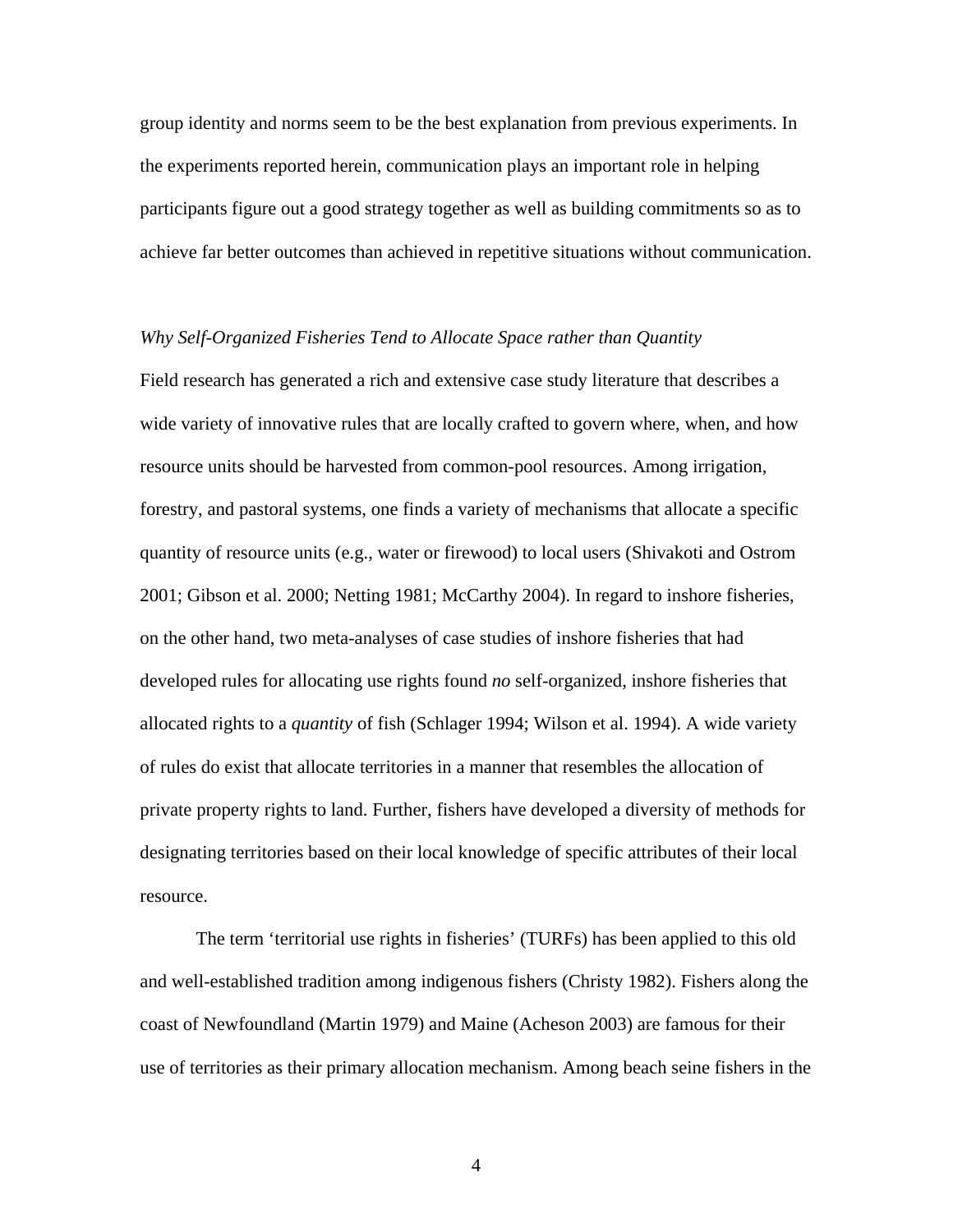Caribbean, a number of self-regulating management systems using a TURF system have been well documented (Brown and Pomeroy 1999). Gelcich et al. (2007) document the processes and financial outcomes achieved under a Chilean government-sponsored TURF program initiated in the 1990s.

The TURF may be defined as a system in which the community of beach seine users allocates the fishing opportunity at designated fishing sites on a time specific basis. The TURF system may be characterized as: site-specific in that the fishing opportunity is usable at specific sites; gear-specific in that a single type of gear, either threaded or monofilament seine is allowed to operate in the TURF; time-specific in that either specific real time or specific time limiting conditions for use of the fishing opportunity are provided for; but species nonspecific in that no limit is placed on the type of fish species that may be harvested. . . . These informal systems of resource use and management have evolved over the decades and demonstrate wide acceptance, legitimacy, and effectiveness within individual communities. (Pomeroy 2001: 124–25)

In contrast to these territorial allocations, many scholars have advocated that allocation of a quantity of resource units – an Individual Transferable Quota (ITQ) system – as the preferred method of solving the problem of overharvesting of resources (see Tietenberg 2002 for a good review of the use of ITQs). The dominate use of TURFs, rather than ITQs, has been a puzzle to scholars interested in common-pool resources. Wilson (2002) provides an initial answer to the puzzle by stressing the complex nature of fisheries and the extreme challenge of measuring the quantity of fish at any stage of development. While the amount of water, trees, and fodder on a pasture may be roughly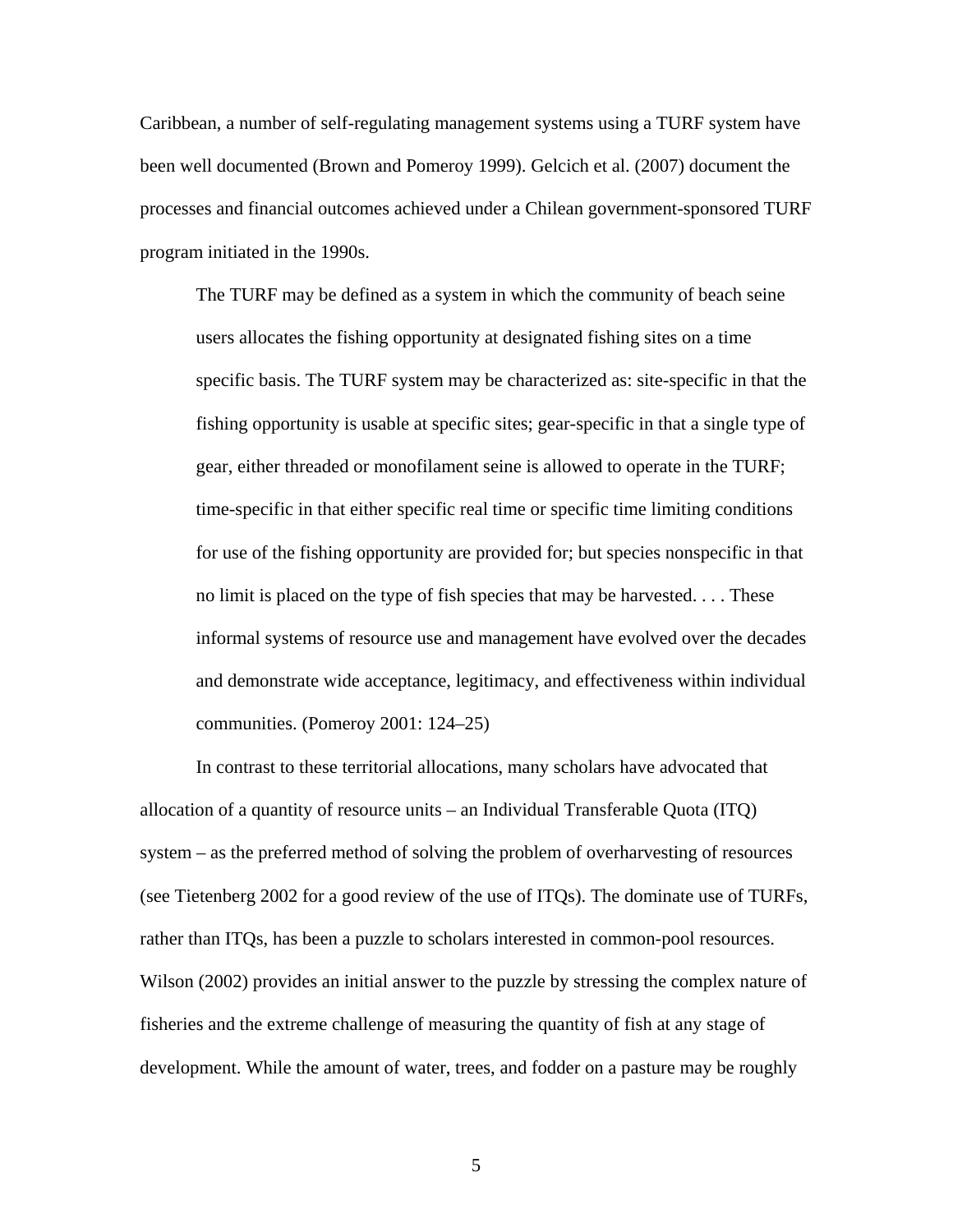estimated given a variety of visual clues, the amount of fish available is extremely hard to measure – particularly without some of the technological advances achieved very recently. Thus, fishers through the ages have been faced with the problem of allocating a highly changeable resource that does have spatial characteristics even though measuring the quantity available is particularly challenging.

## *How Do Participants Solve Collective-Action Problems?*

The third question we explore in this study is the process of solving collective-action problems. The participants in these experiments share a common renewable resource that is spatially explicit. We allow the participants to communicate about how they might improve their performance in harvesting the resource (in other words, how they can earn more money in the experiment). We will see that face-to-face communication enables them to discuss the common problem they are facing and to explore the feasibility of diverse methods for solving collective-action problems. Given the structure of the experiment, we observe that the types of informal rules participants propose are largely based on the spatial allocation of territories for individual use of the resource.

#### **A Virtual, Dynamic Spatial Experiment**

The experimental environment we have designed for this study is much richer in terms of the decisions that participants can make than previous CPR experimental environments. A group of participants interact in real-time to harvest tokens from a spatially explicit renewable resource. Participants move their avatars on the screen and make decisions on where to go on a grid to harvest tokens and how fast to move on the screen. Therefore,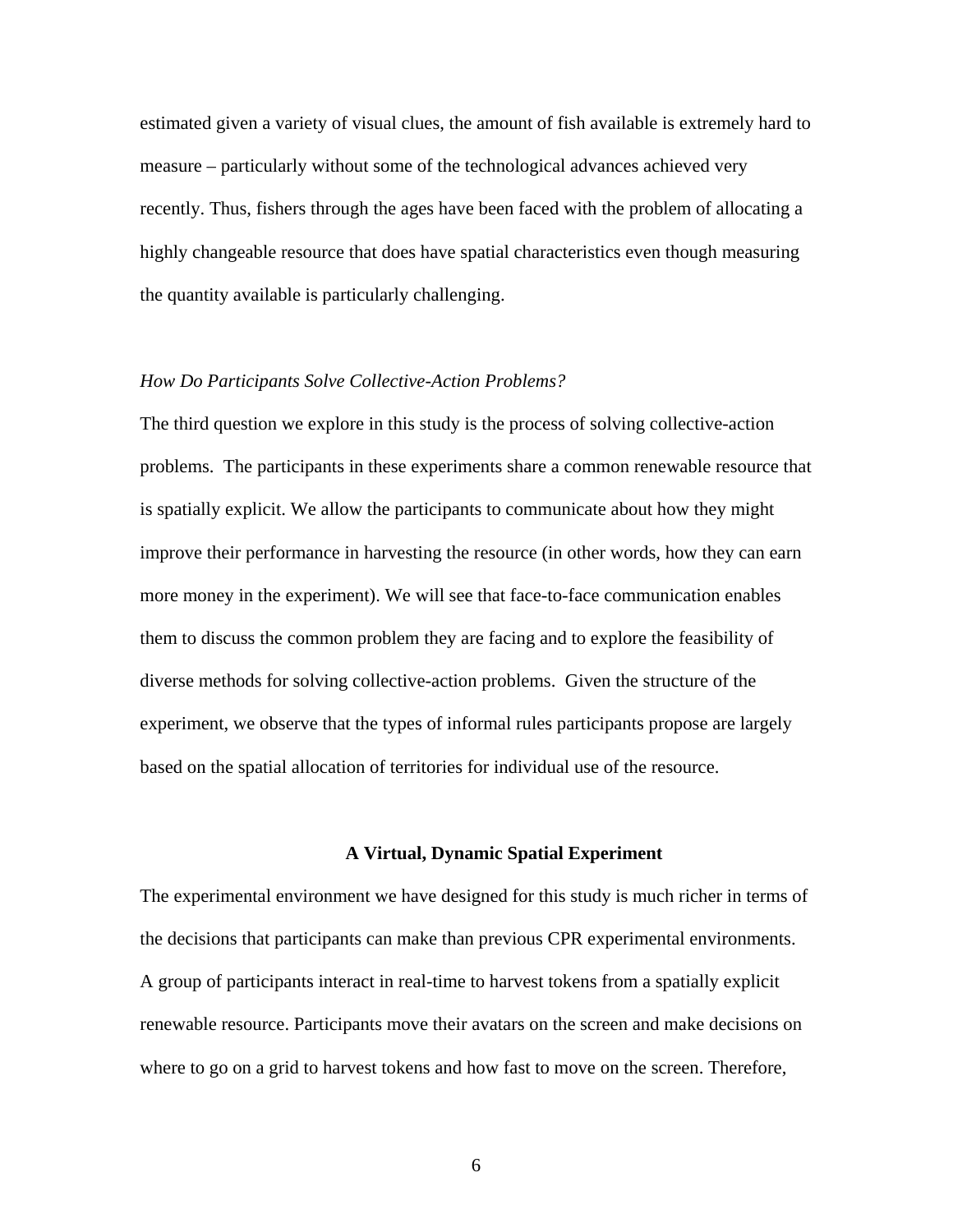they make dozens of decisions during the few minutes of each round in an experiment instead of one decision per round (and perhaps 25 to 30 total decisions in the full experiment). Subjects can make many hundreds of decisions during an experiment – if they find methods to allocate either space or time to one another so they do not overharvest the resource and face an empty screen.

Due to the richness of the experimental environment, it is suitable to study how subjects innovate rules in a complex environment. While they cannot make an estimate of the total quantity of resource units available, they can see resource renewal patterns. This enables them to craft innovative rules for allocating space and time to one another as a way of using the common resource. Thus, this experiment enables us to examine institutional innovation in a virtual, dynamic resource. Participants developed various rules that mainly focus on dividing the 'turf' in equal amounts or the timing of their harvesting.

We will show that communication among participants increases performance in an open-access situation, even more than a clear assignment of 'private property' without an open discussion of rule options with one another. Furthermore, communication leads to more effective results in groups of experienced participants. To our surprise, learning who are the other participants in a group is less important than an open exchange of possible solutions to the overharvesting problems within a larger group. Open exchanges do appear to affect the learning that a group of participants can achieve in contrast to relying primarily on one's own learning without an exchange with others (see Golman and Page 2006).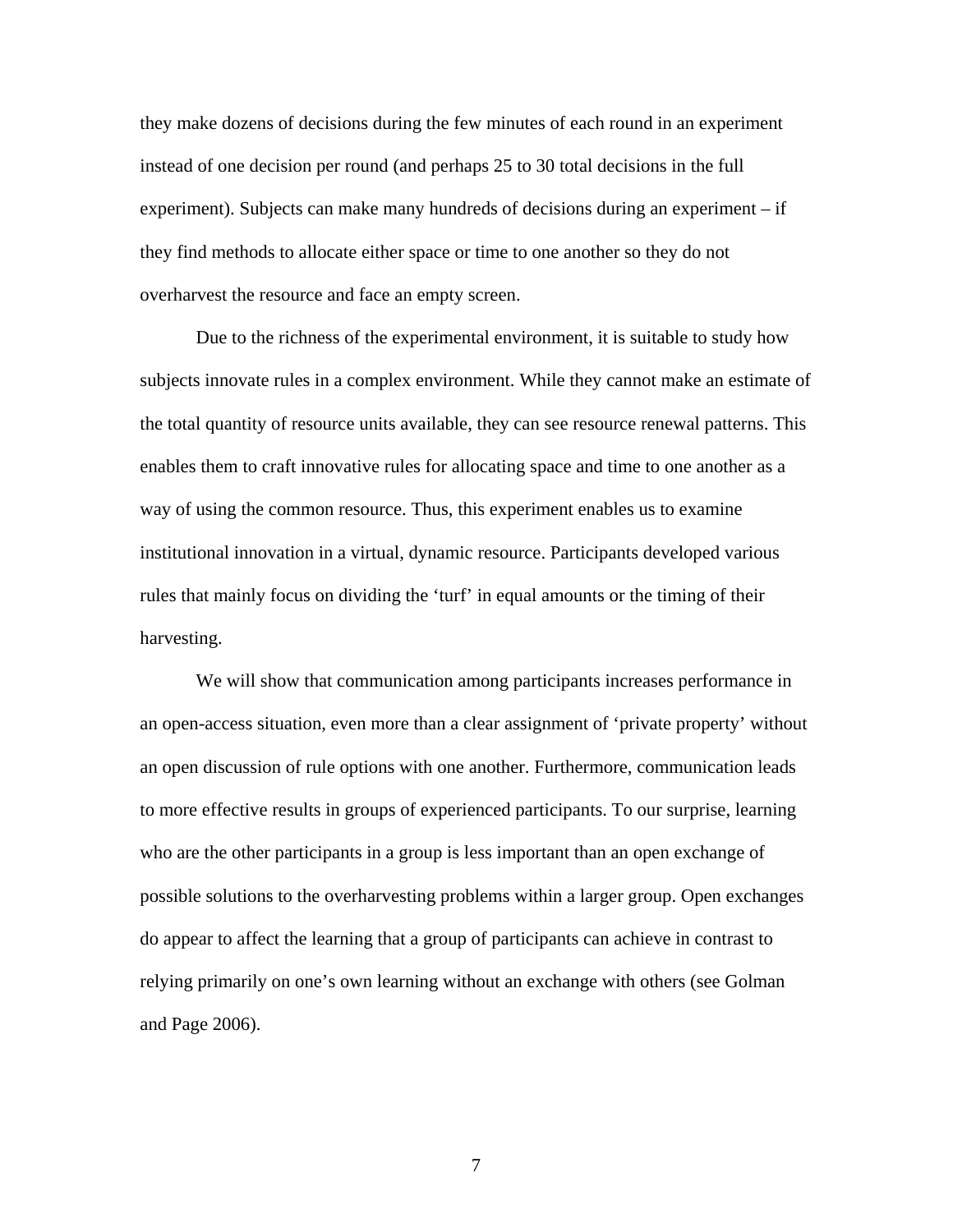A fourth key point that we will show is that communication enables participants to find aspects of their own environment in the laboratory that are useful in making workable rules and monitoring each other's conformance. Researchers have found that users of a common-pool resource tend to identify prominent aspects of the resource they are using that make it easier to monitor and regulate use patterns. Sometimes they create a spatial map using specific landmarks that are very obvious as ways of specifying territorial boundaries rather than some arbitrary, neat, rectangular array imposed by survey markers (Berkes 1986; Cordell 1984). Sometimes the natural layout of a territory makes entering a particular resource at a specific location more obvious and easier to monitor than others (Janssen and Ostrom 2006). The array of specific markers, locations, seasons of the year, and type of harvesting equipment that users themselves integrate into their rules to organize harvesting activities and reduce the costs of monitoring and sanctioning each other's use patterns is immense in their variety (see Digital Library of the Commons, http://dlc.dlib.indiana.edu/).

# *Experimental Design*

The experiment<sup>2</sup> is designed to learn more about how communication affects the decisions of participants in a real-time spatially explicit commons. While we know that cheap talk increases cooperation, we were especially interested in the type of strategies participants developed. Did experience in earlier experiments enable individual participants to learn about this environment and make better decisions?

 In the experiment, groups of five participants share a renewable resource that grows on a 20x50 spatial grid of cells. They can collect tokens during three rounds, each of which is approximately four minutes. The length of a round is not known to the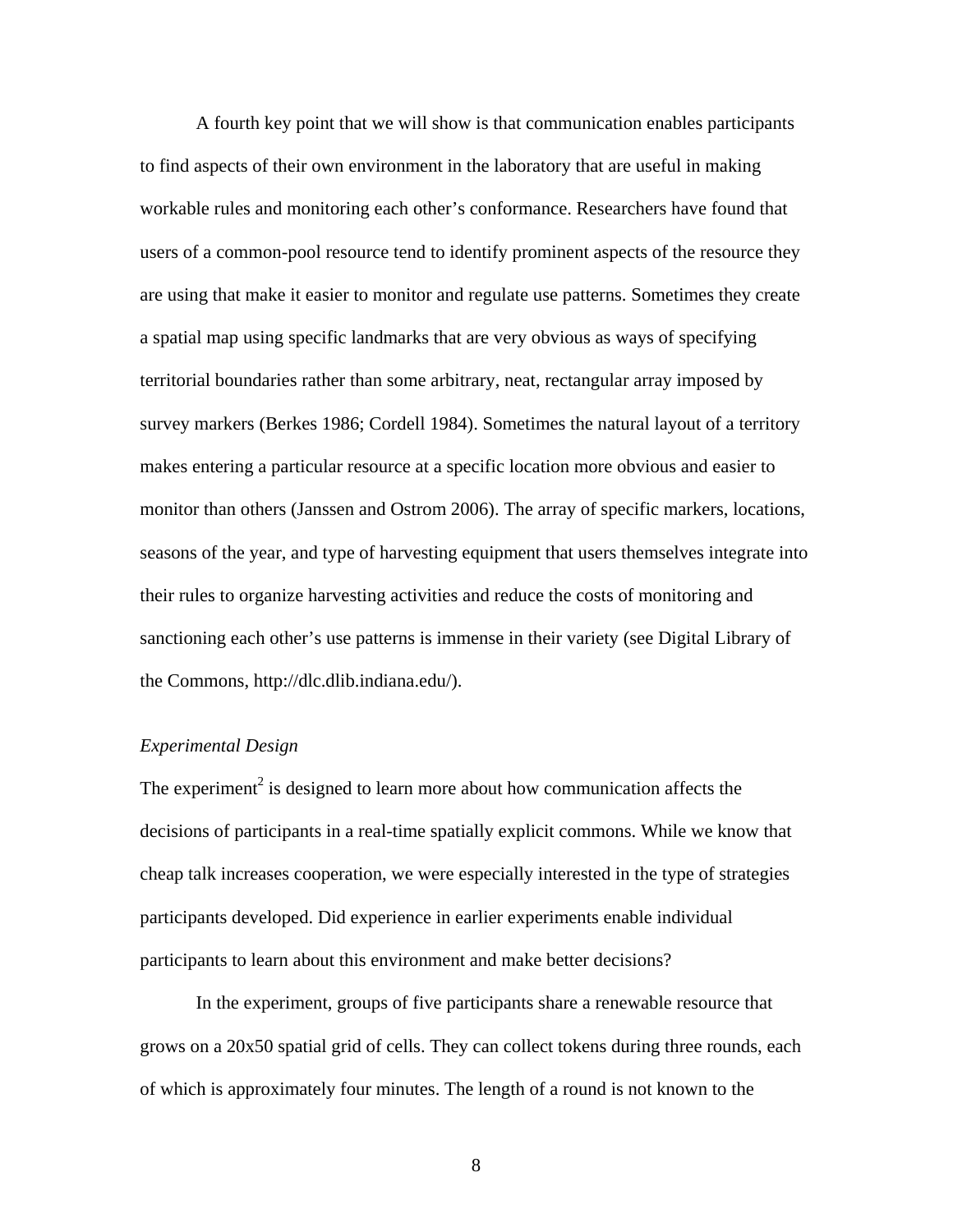participants but is programmed as a random variable to average four minutes. Participants harvest a green token by moving their virtual avatar's location on top of the token. They move their avatar by pressing the arrow keys (left, right, up, and down). Each token harvested is worth \$0.01.

The resource renewal rate is density dependent. As the number of green tokens around an empty cell increases, the probability increases that in the next time step a green token will appear on the empty cell (see Figures 1 and 2). The probability  $p_t$  is linearly related to the number of neighbors:  $p_t = p^*n_t/N$  where  $n_t$  is the number of neighboring cells containing a green token, and N the number of neighboring cells  $(N = 8)$  because we use a Moore neighborhood). The parameter *p* is defined in such a way that the renewal of the resource is quick enough to be observed by the participants, but sufficiently slow that the participants experience a dilemma between immediate, individual benefits and longer-term, group benefits. If participants quickly collect as many tokens as they can, there will be no tokens remaining on the screen (Figure 2). Once every token has been harvested, no further opportunity exists for any new tokens to be created. Participants do not receive information on the individual earnings of other participants in the group. After the round is over, they receive the average earnings of the participants in their group.

(Figures 1 and 2 about here)

We began the experiment with a practice round in which we ask participants not to collect any tokens during the first 20 seconds of the 60-second practice round but to watch the screen carefully. This practice was designed to make certain that the participants observe the pattern of resource re-growth, and the dependency of future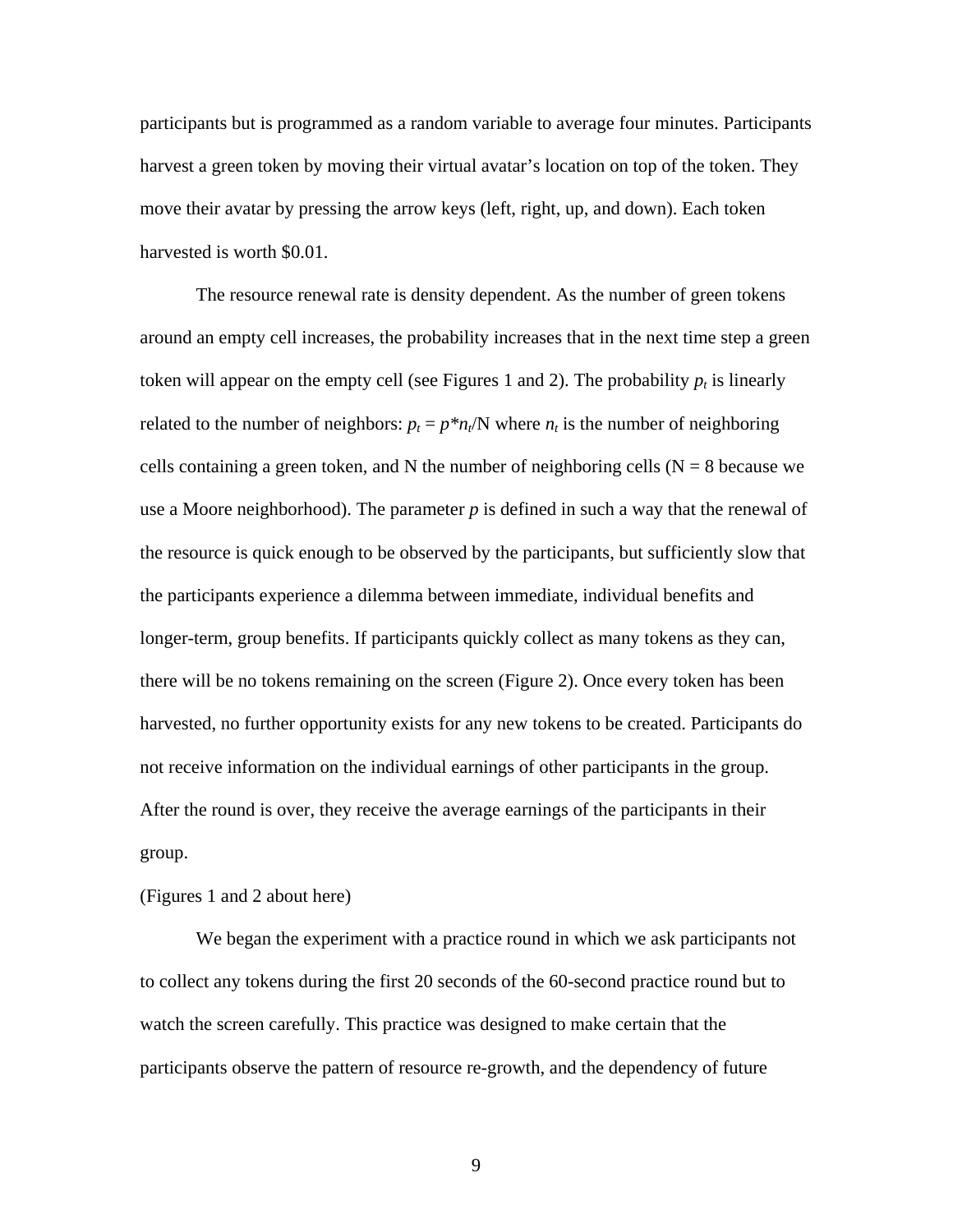token growth on currently visible tokens. After this practice round, the first round is of open access. Participants can harvest tokens from any location on their shared resource – the screen. Initially, 50% of the environment cells are seeded with tokens. After the first round, we employed four different treatments (see Table 1).

#### (Table 1 about here)

 The first treatment allows every participant open access to any location on the screen to which they move their avatar for all three rounds – without communication. This treatment and data (as well other treatments not involving communication) is discussed in Janssen et al. (2008). We include this treatment as our baseline.

The second treatment provides participants, who are participating for the first time in this experimental environment, the opportunity to discuss the experiment for ten minutes between rounds 1 and 2, and again between rounds 2 and 3. They receive the following instructions: 'You can talk for 10 minutes about the experiment with your group members. You can discuss whatever you want as long as you do not threaten each other, and as long as there are no promises about side payments.' Each group is taken to a separate room. At this time, they know who the other four players are who share the same resource on the screen. One of the experimenters joins each of the three groups and quietly observes the discussion in the group.

The third treatment is the same as the second, however, but now it is populated with experienced participants. Participants are told that everybody has participated in a previous experiment using the same environment but without communication. They are also told that the experienced subjects shared different treatments, including open-access situations and an experimenter-designed form of a private property (Janssen et al. 2008).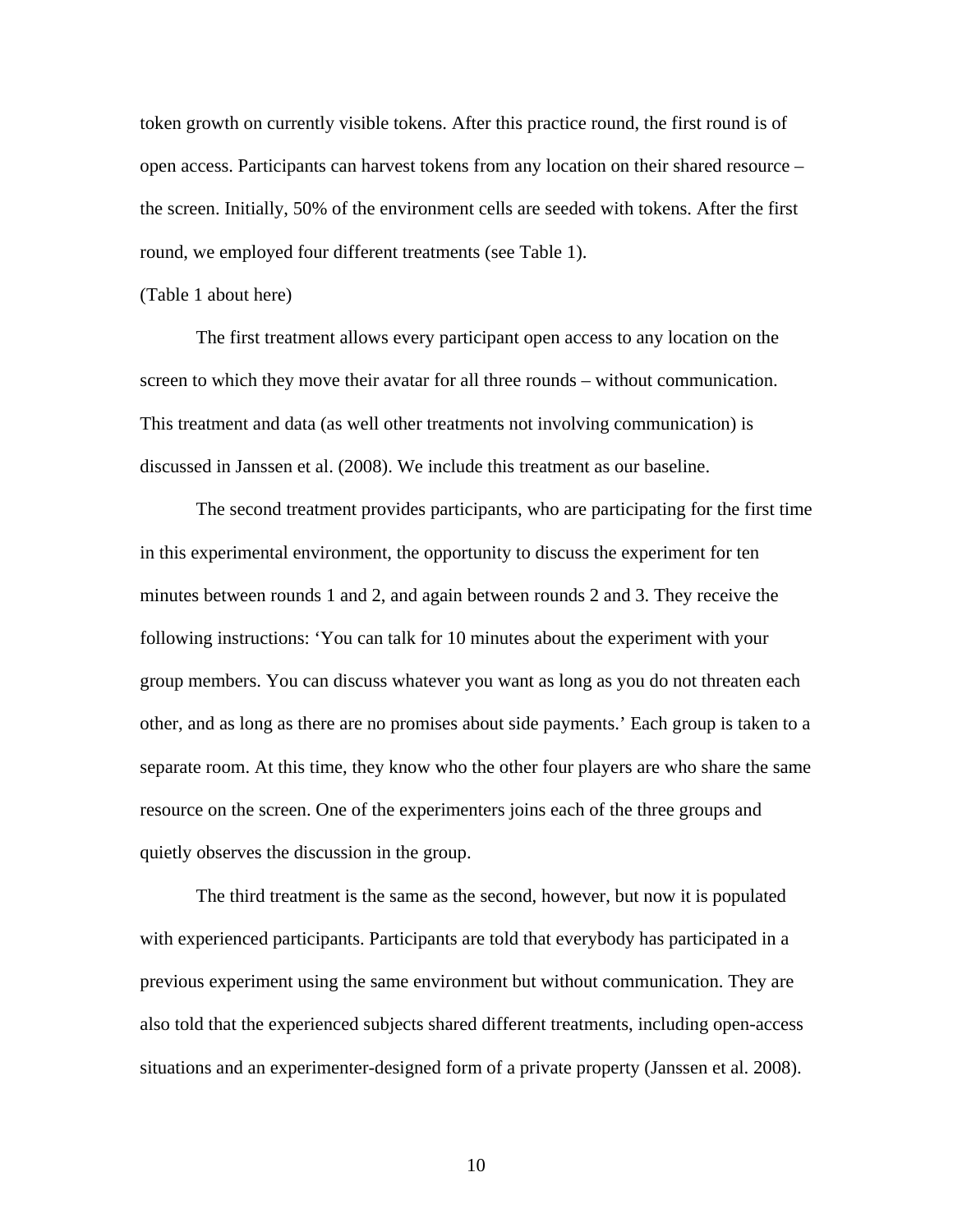Some participants involved in each of the groups of this third treatment had experienced the improved performance achieved in prior experiments under a private-property rule.<sup>3</sup>

 The fourth treatment is the same as the third, with the difference that the full set of participants is brought together for a face-to-face discussion rather than in their own groups of five. Therefore, the identity of who is playing in which group is not revealed to the participants. In all of the designs except the first, two communication periods occur – after round 1 and after round 2. At the end of the experiment, participants complete a survey while the experimenters prepare the payments. We asked participants a short set of questions about their major, gender, experience with video games, the number of hours they work during the school week, and the size of their high school.

 The real-time spatial environment makes it difficult to calculate precisely the best strategy. A rule of thumb that would yield the highest payoffs for a group of individuals would be for each avatar to harvest two tokens per second without making big open spaces. This strategy would keep the average density of the tokens to 50% equally distributed in the environment. The resulting cooperative earning, including the five dollar show-up fee, would be in the range of \$22 to \$23 for each participant if all members of the group followed such a rule of thumb.

#### *Results*

We performed this series of experiments in the fall 2005 and spring 2006 semesters in the Interdisciplinary Experimental Laboratory at Indiana University. Seventeen groups of five participants were involved in the communication experiments, for a total of 85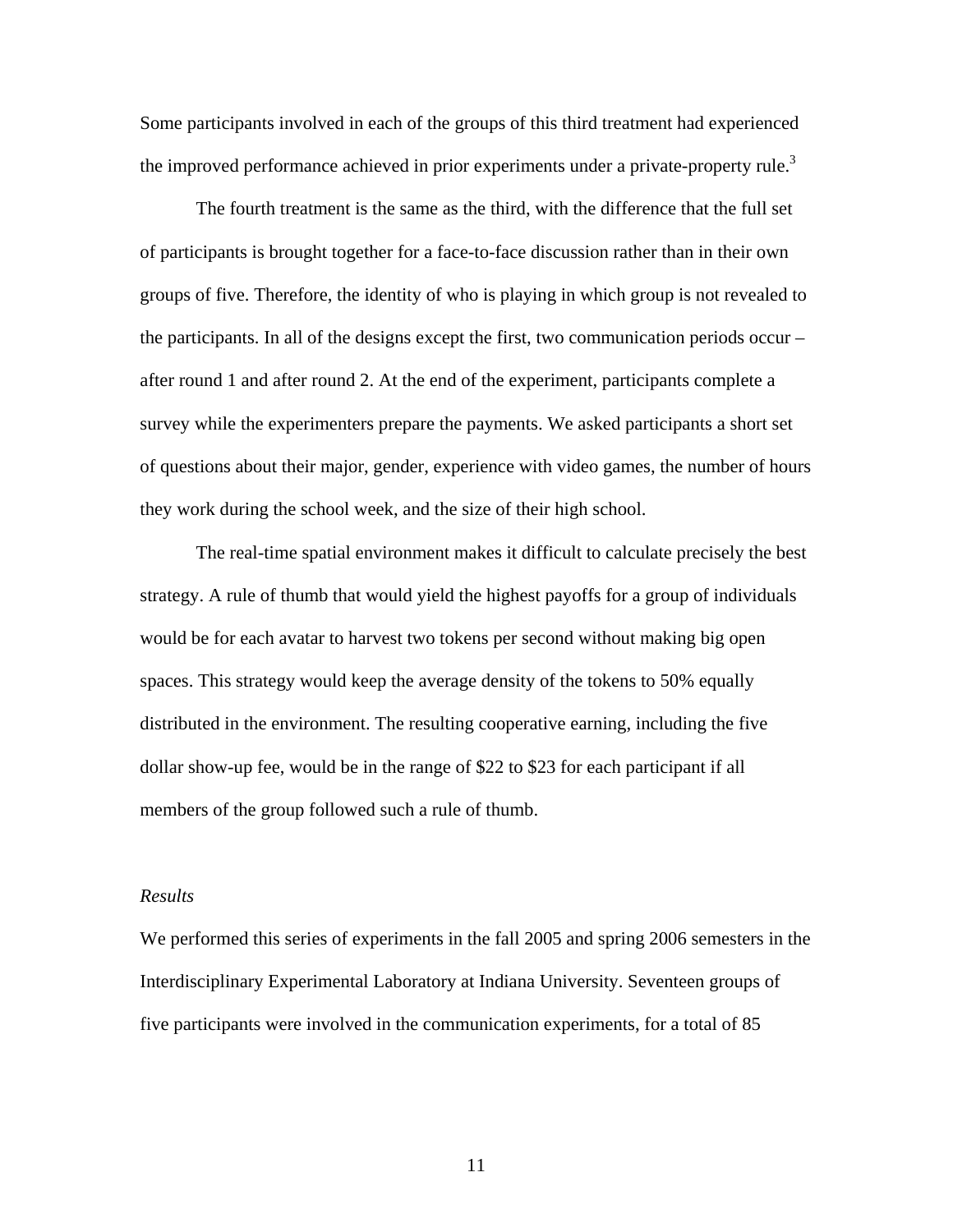participants.<sup>4</sup> The average age of participants was 20 years. Half of the participants were female.

# **Round 1**

All groups depleted the renewable resource rapidly in their first round, although there was some variation among experienced and inexperienced subjects (see Figure 3). On average, experienced participants took 111 seconds to harvest *all* of the tokens from the screen leading to an average amount of 212 tokens collected per person. The inexperienced participants harvested all the tokens somewhat faster, 75 seconds, with an average of 173 tokens collected. A one-way ANOVA test,  $F(1,15)=2.72$ ,  $p=0.12$ indicates, however, that experience did not lead to significantly faster depletion of the resource. Also, the number of tokens collected is not significantly different. (Figure 3 about here)

Compared with the rule-of-thumb behavior described above, this means that participants earned on average about one-fourth of the potential payments they could have earned. The participants had to watch the empty screen for the remaining time (up to the average of four minutes). We decided not to stop the round when the resource was depleted to provide the participants with a vivid experience in the lost opportunities that stemmed from overharvesting. Several groups depleted all tokens in about 70 seconds and had to watch an empty screen for around three minutes. Thus, although experienced participants had earlier been through a three-round experiment in the same experimental environment, their behavior does not differ significantly from inexperienced subjects. We can therefore conclude that experience *alone* does not lead to significantly different behavior in the open-access situations.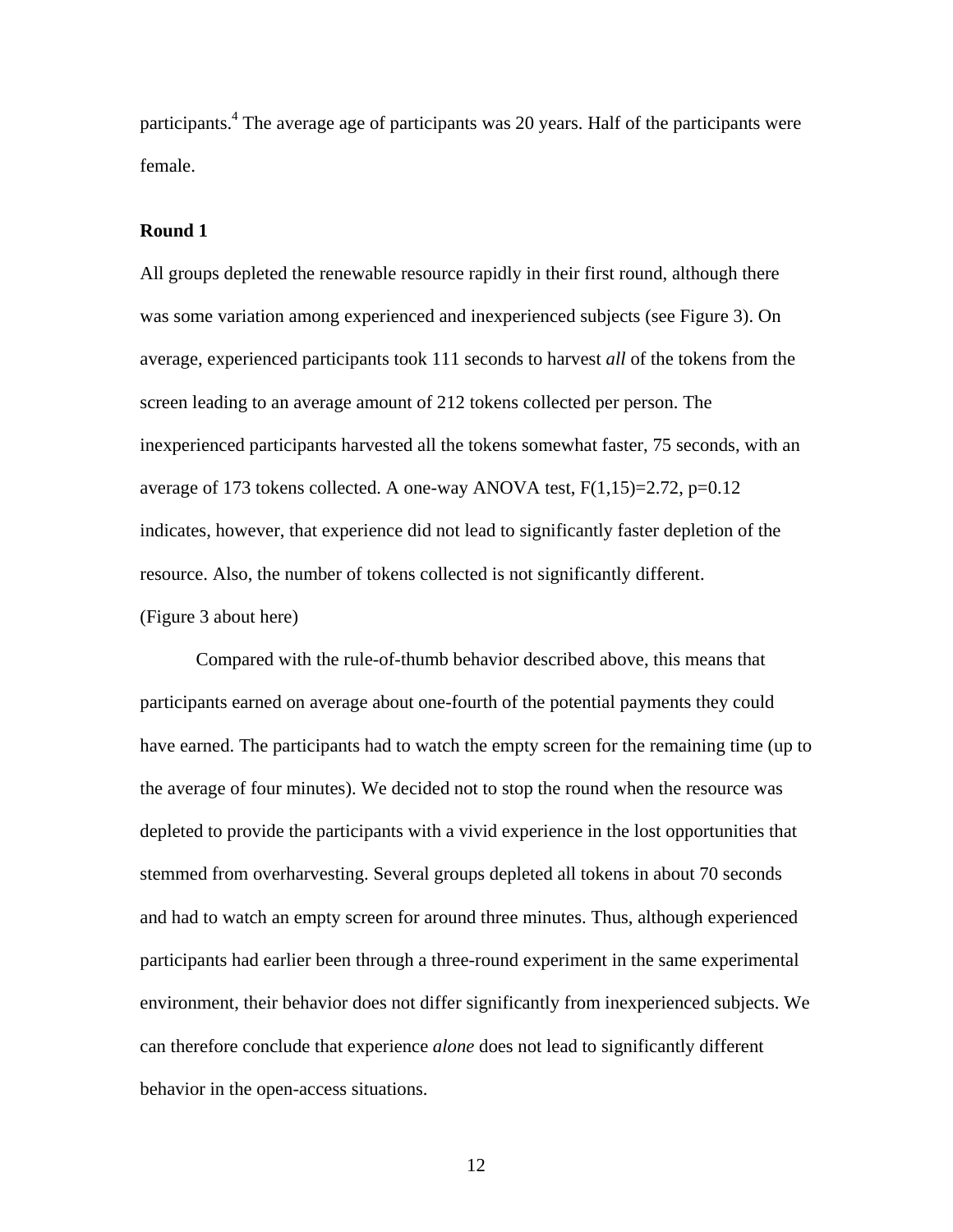### **Rounds 2 and 3**

A previous set of noncommunication experiments involved 33 groups of 5 participants (Janssen et al. 2008). Experienced participants in the communication experiments, which are the focus of this paper, were randomly drawn from the pool of participants of previous experiments. We will now discuss rounds 2 and 3 of the various communication treatments and highlight some remarkable results.<sup>5</sup>

 In listening to the communication, we noticed that participants used attributes of the resource system for their coordination, which resulted from how we had built the experimental infrastructure. For example, participants discussed how to lay out the pixels on the screen so that they could allocate a unique subset to each of them and create a privately owned region. The participants engaged in a variety of clever mechanisms to allocate space. In some instances, they counted out so many dots on the screen and made a specific allocation to each and every person.

# **Communication with Inexperienced Participants**

After round 1, participants generally discussed slowing down the speed of pressing keys, and therefore the speed of token collection. They also discussed spatial strategies regarding how to harvest tokens more effectively. One common topic was that they should not start harvesting immediately. They had seen in the practice round that the resource regenerated rapidly when they were not allowed to harvest for 20 seconds. They applied this lesson in discussing the strategies they should adopt. Spatial strategies varied from zigzag movement for enhancing replenishment to dividing the space into equal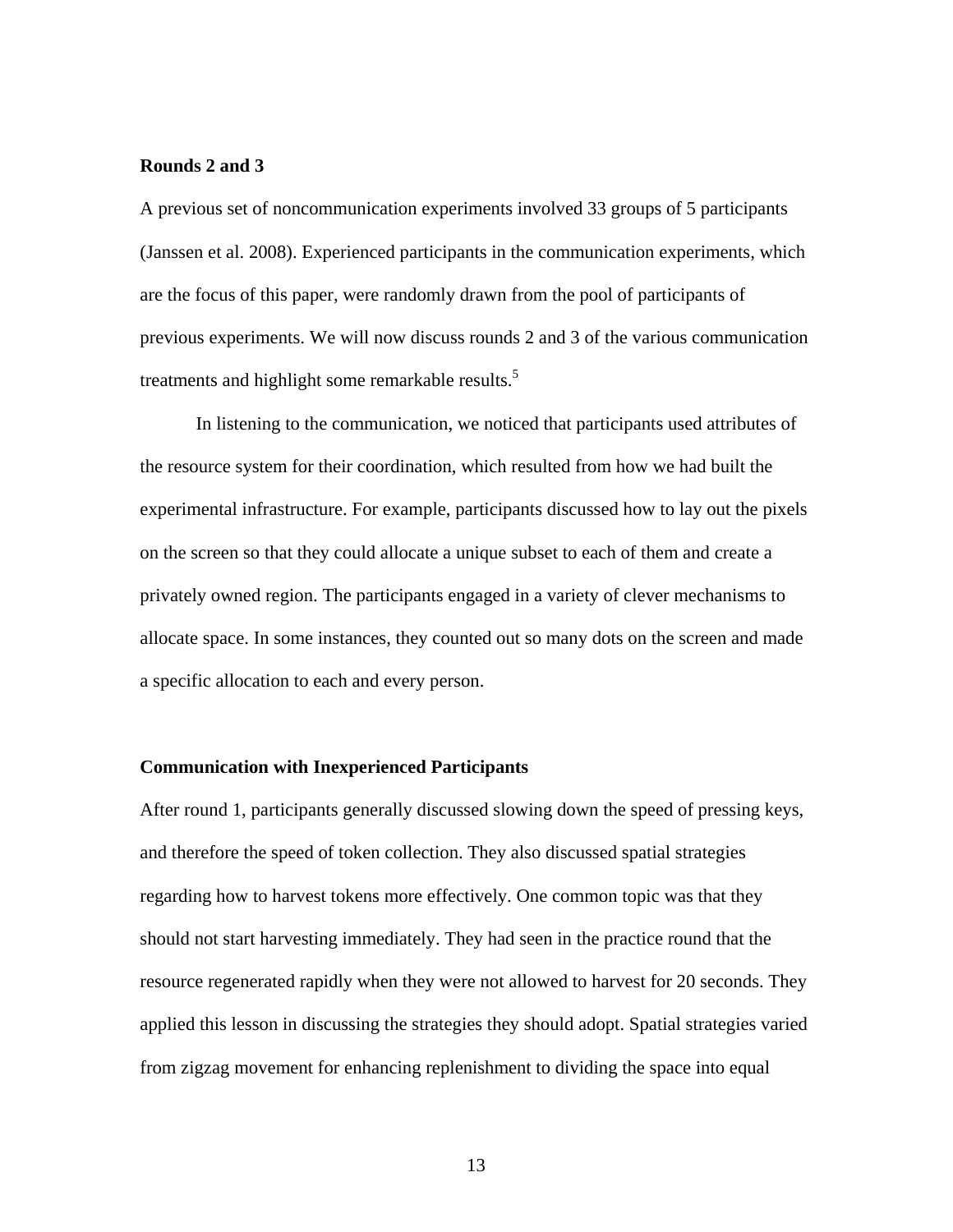parts. The earnings of the groups in round 2 were increased compared to round 1, but participants still collected all the tokens *before* the end of the round and thus earned less than was feasible (Figure 4).

### (Figure 4 about here)

 In the second communication round, participants confirmed with each other that they did better but wondered aloud how they could improve their returns (Figure 5). They also became more aware of the need to coordinate within the group. Two groups discussed stop-and-go strategies. For example, Group 'IG4' decided that when the resource was at risk of being depleted, participants should go down to the bottom of the screen in order to signal the need to stop harvesting. Soon thereafter, all avatars would be at the bottom of the screen signaling, and not harvesting for 10 seconds or so, letting the resource re-grow. Group 'IG6' discussed that they should harvest at a modest rate and 'try not to be an American.' Another group, 'IG3,' included one person who announced he was not willing to cooperate despite the strong pressure of the other members of the group.

(Figure 5 about here)

#### **Communication with Experienced Participants in Five-Person Groups**

In each group, there were participants who had experienced private property rules in the no-communication experiments we had conducted in the fall of 2005. That prior experience appears to have increased their performance (see Figures 6 and 7). In group discussions, they lamented that they could do much better if they could only cooperate, for example, by splitting up the resource.<sup>6</sup> They also discussed waiting in the beginning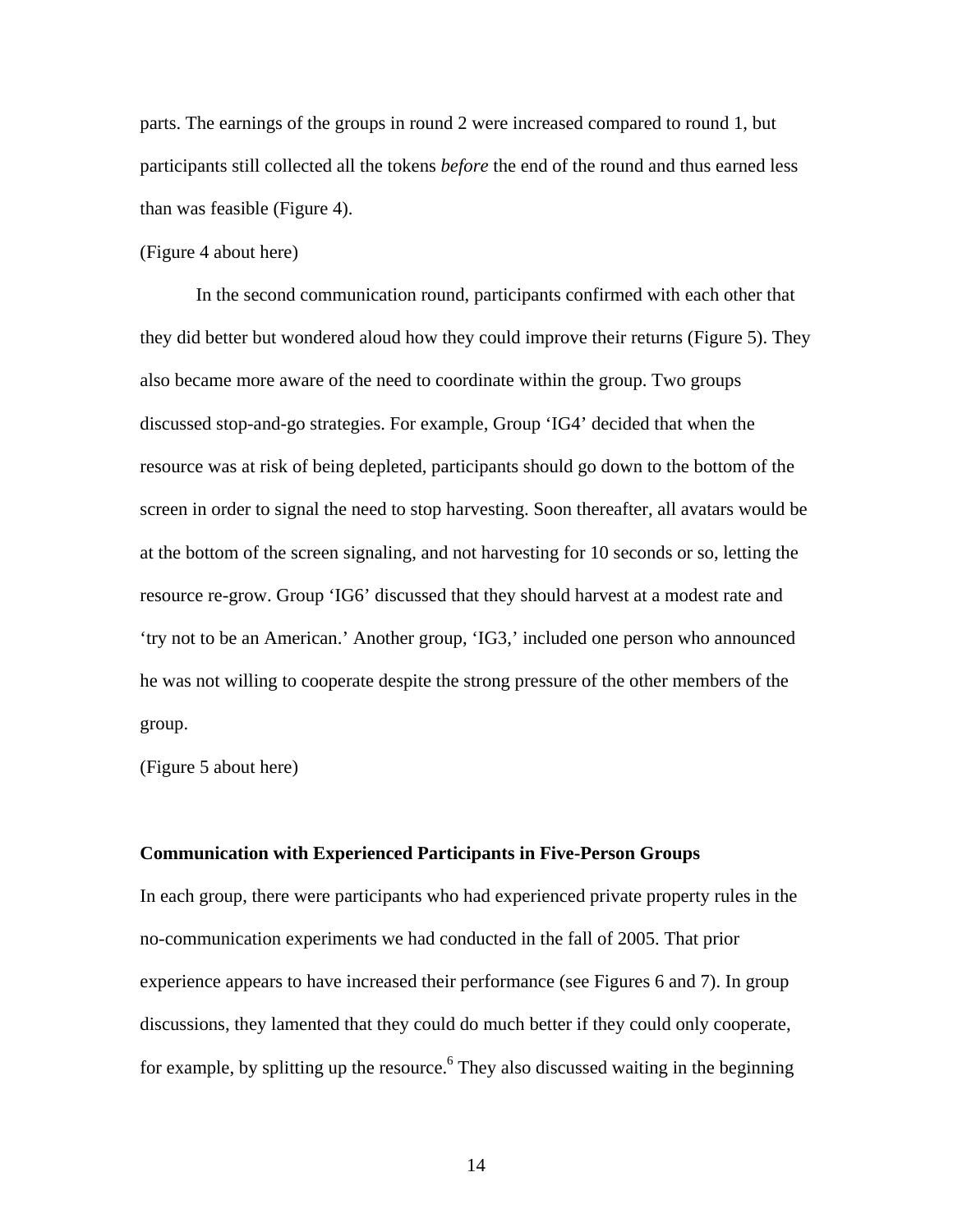of the game to increase the number of tokens on the screen. This is clearly shown by the increase of the total tokens on the screen of groups EG2, EG3, and EG4 (Figure 6). The other two groups did not wait, but had a modest initial harvesting rate. After the second discussion period, groups were often rather satisfied and did not have as much to discuss with each other, other than to confirm a continuance of their previously agreed-upon strategy. Three groups waited to start harvesting and only one group depleted the resource before the experiment ended (see Figure 7).

(Figures 6 and 7 about here)

#### **Communication within Large Groups of Experienced Participants**

Again, in each group of 15 participants, some had previously experienced the private property regime, which they then discussed with each other. They also shared the experience of viewing the remarkable regeneration of the resource in the practice round when they were not allowed to harvest for 20 seconds (see Figures 8 and 9).

(Figures 8 and 9 about here)

 The most amazing use of the attributes of the experimental environment itself occurred in one of the sessions where the three groups were all brought together to form one big discussion group (LEG1, LEG2, and LEG3 in Figures 8 and 9). The participants used two attributes of the resource – the computers and screens that we had programmed for the open-access experiment. One related to the small clock that we had put up in the upper, left-hand corner of the screen so that they could monitor the amount of time that had elapsed. The other was the sound that pressing the arrow keys to 'harvest' a resource unit makes when you have to move your cursor over a spot in order to harvest it. When a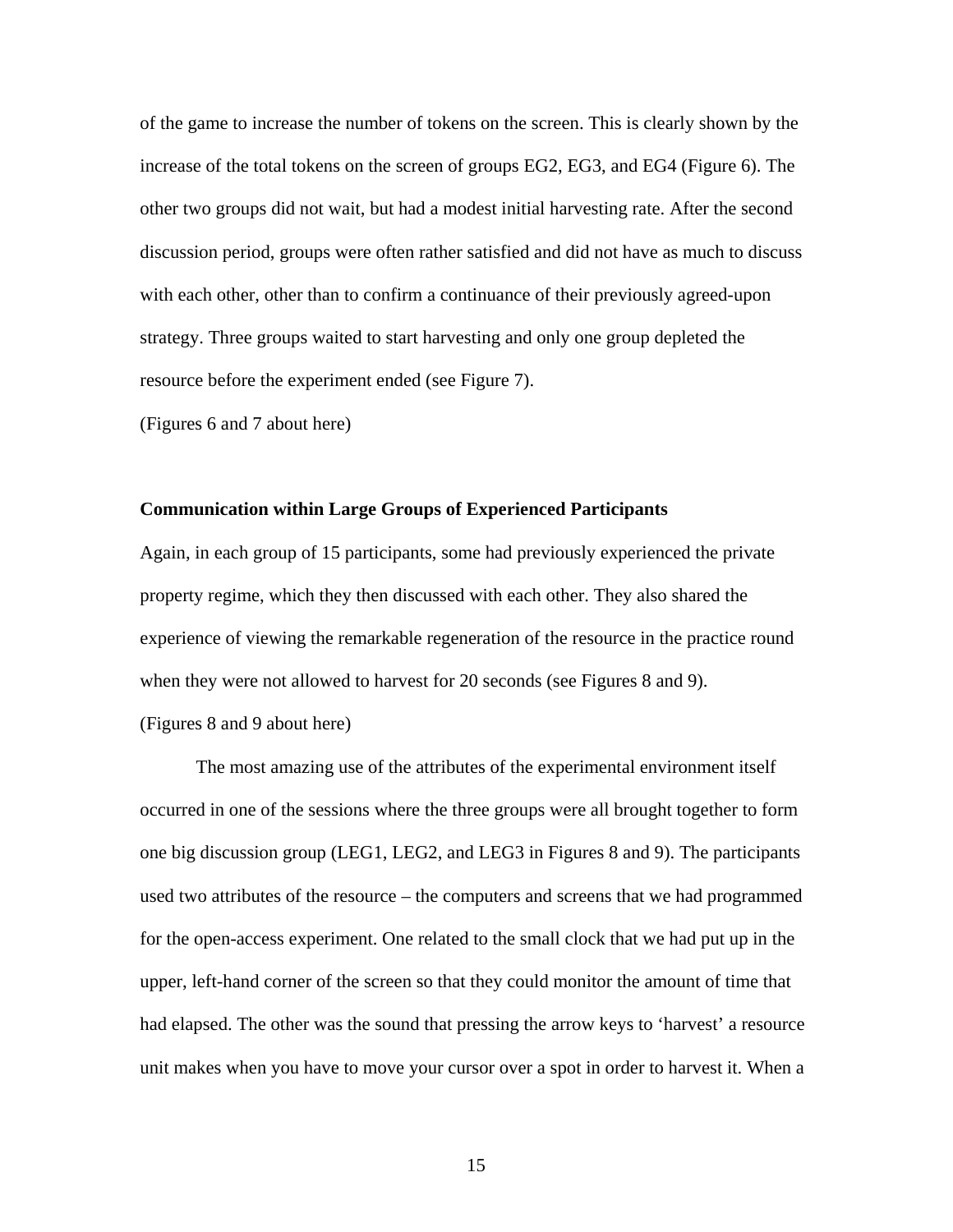large group of 15 people are all harvesting at the same time, they make very audible sounds of pressing keys.

 The group decided that they would wait 20 seconds and not harvest at all so that re-growth started. (This reflected their experience in the practice round where we had asked them to refrain for 20 seconds and watch the system regenerate.) They then agreed to harvest for 10 seconds and then refrain again for the next 20 seconds. They thus developed a unique temporal rotation system so that the resource could regenerate and they could continue to harvest over time. Since the clock located on their screen was the same on every terminal screen, and since silence prevailed if no one harvested, but you could hear the press on a key if someone broke the agreement, they were able to monitor each other's behavior and to use the particular aspects of this physical environment to great advantage. They also discussed what they should do if someone continued to press on a key to harvest in the agreed-upon 'no-harvest' 20-second segments. One participant suggested that if they noticed folks breaking this agreement that they should *all* start harvesting immediately. This is the equivalent of the 'grim trigger' strategy proposed by game theorists for a method that participants in a dilemma situation could themselves use to threaten anyone who broke agreements.

 When we designed the experiment, none of these attributes were considered to be relevant for the participants when they made decisions about rules. They were just aspects of the screen and program that we designed in order to run the experiment. The participants figured out a fascinating rule that they could easily monitor and follow using those attributes. This was a big surprise to us all when it occurred, but made us think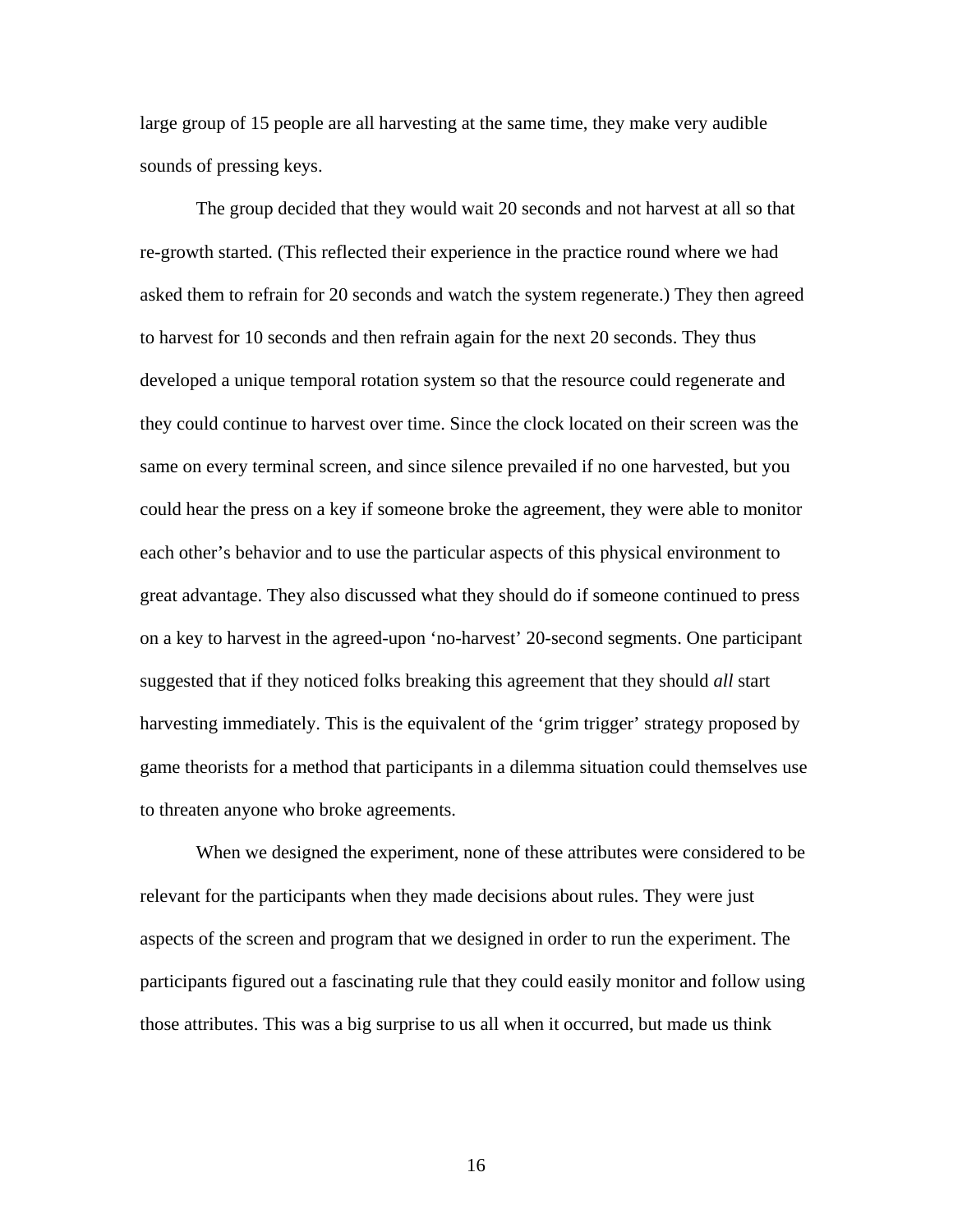about how harvesters in field settings do use local attributes of their resources if and when they do make their own rules.

 In the other experiment, where all 15 participants had one discussion group, the participants decided first to wait to let the resource replenish and then to split up each of the three resources in equal parts.

### **General Observations**

When we compare the four treatments of our current experiments (T1–T4), we see that the subjects who had experienced our earlier experiments (E) made decisions that were similar to those of inexperienced subjects (I) in the first round without communication. Once they could communicate, however, past experience gave them an advantage (see Tables 2 and 3). An explanation for this is that participants with experience have had vivid experiences with prior successes and failures and more concrete examples of what might or might not work. They often designed rules to allocate turf that resembled the earlier private-property experiments (and broadly similar to rules used in field settings). The inexperienced participants were somewhat more creative and explored different types of arrangements, which were not always successful.

(Tables 2 and 3 about here)

 We analyzed the effects of different treatments on the number of tokens the group collected in rounds 2 and 3 (see Tables 2 and 3). The groups do not differ significantly from each other in round 1. Thus, experience alone did not result in better performance. In rounds 2 and 3, the number of tokens collected is significantly higher in all treatments compared to the default case of open access (Table 2). The number of tokens collected in round 2 differs between treatments 2, 3, and 4 (Table 3). In treatments with experienced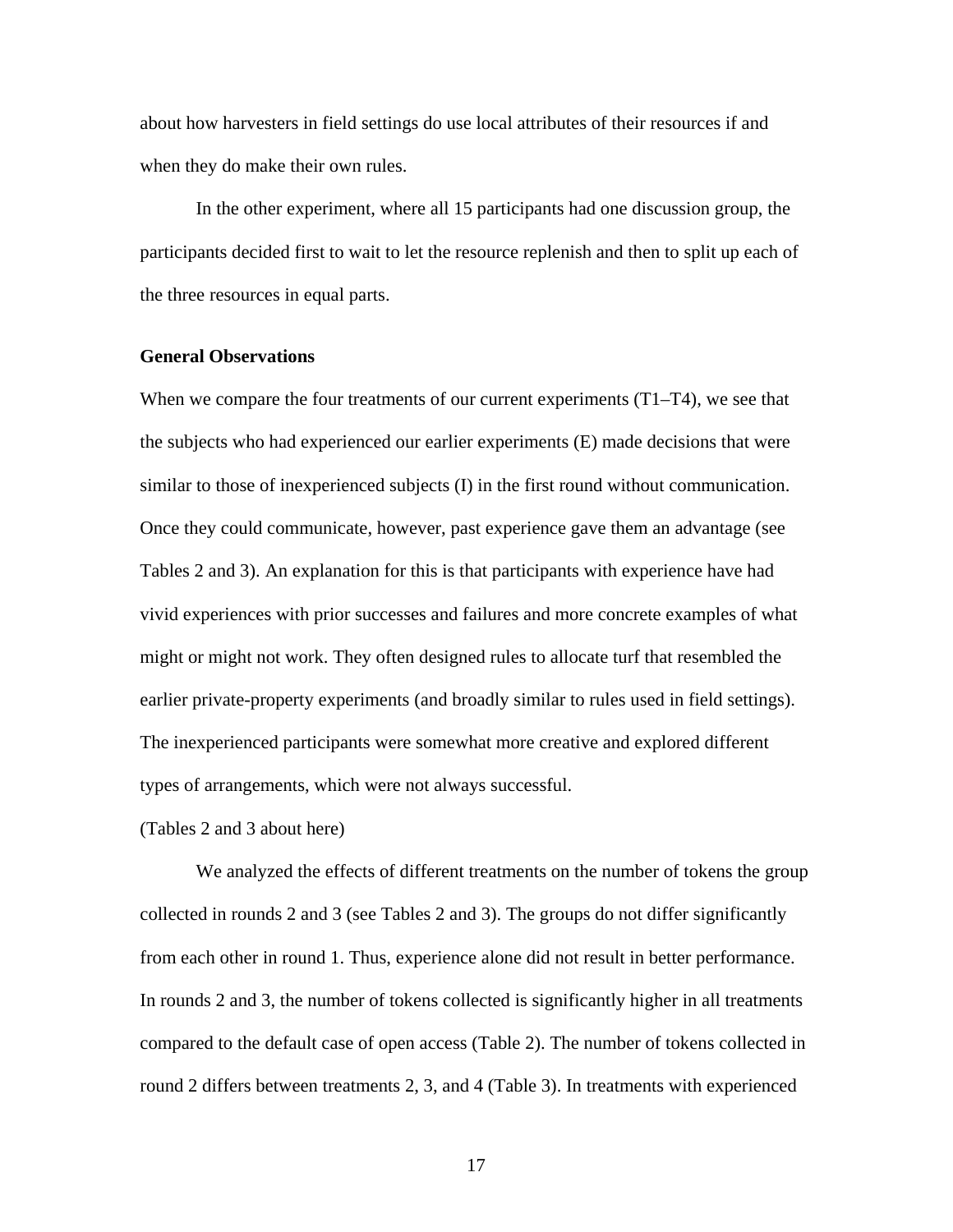participants, significantly higher amounts of tokens were collected compared to the groups with inexperienced participants. This indicates that experience of participants in earlier experiments led the participants to derive informal arrangements that resulted in higher token collections. When three groups were able to communicate together about the informal arrangements they might use, performance also increased. This is interesting, since the 15 participants brought together in one group do not know the identity of the other participants in their groups. This indicates that knowledge exchange leads to better performance, but not necessarily knowledge of the identity of other participants. In round 3 of the experiments, the tokens collected do not differ between the three communication designs (p-values for all one-sided ANOVA tests were above 0.1).

 It is important to note that the earlier designs of chosen (T5) or imposed (T6) property-rights systems in round 2, as discussed in Janssen et al. (2008), led to an average of around four tokens per second in the second round, which is significantly higher than the open-access situation without communication (Table 2). It is a similar level, however, to that of open access with one round of communication by inexperienced participants (Table 3). With more communication or more experience, the subjects are able to retrieve significantly higher resource-use levels in these open-access situations.

We finally discuss the spatial and temporal strategies the groups came up with after communication, and how they differ for the different treatments. For each participant, we look at where they collected the tokens and how this differs among the treatments. A spatial concentration index is constructed that quantifies how spatially concentrated the participants are in collecting their resources. Do they collect all over the screen, or do they collect only in a well-defined area? We calculate the index by splitting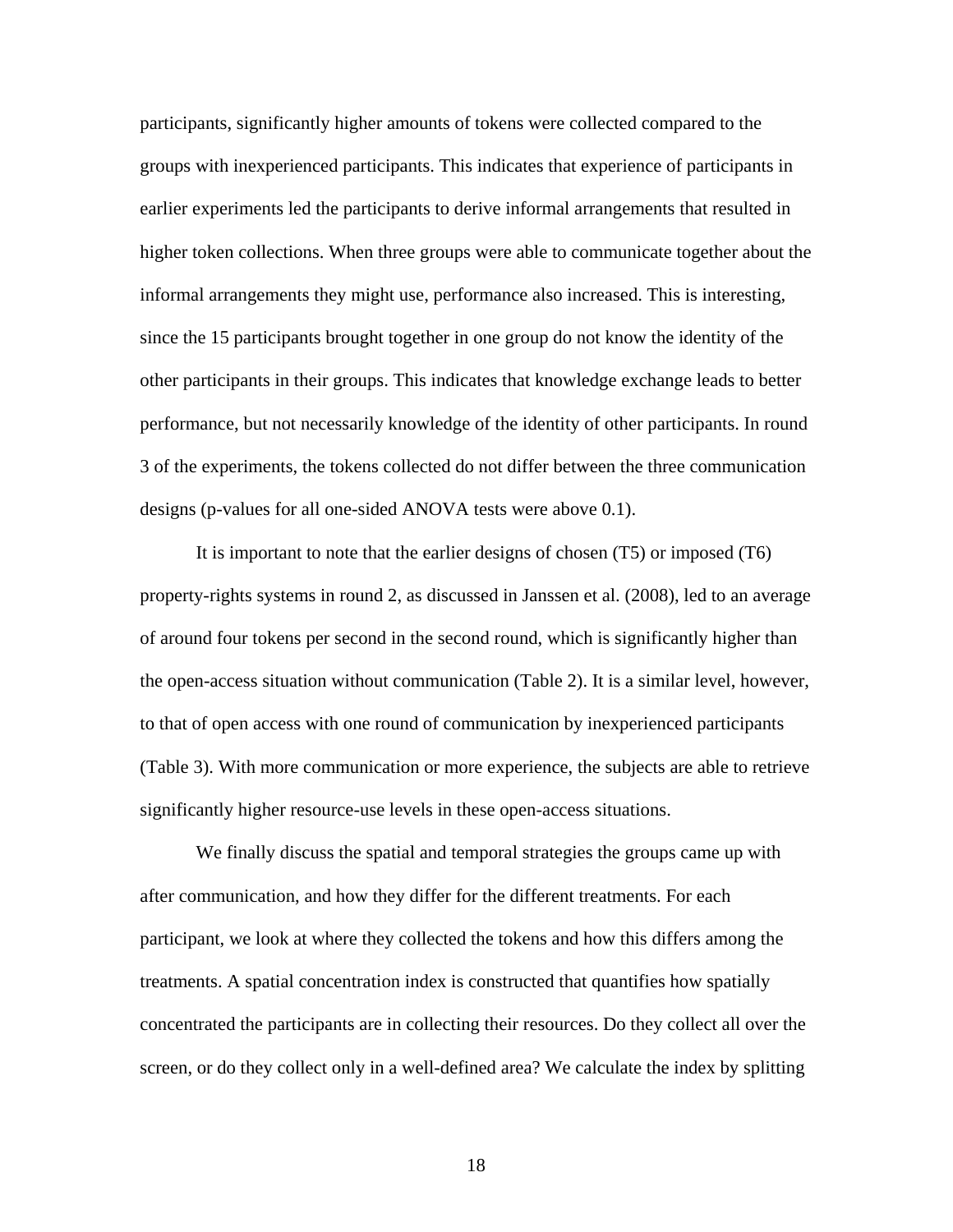up the resource into five columns of ten cells wide and twenty cells high. We calculate how much each participant collected in the five parts of the resource. Then, we calculate the index by determining which agent dominated which column, adding up the tokens collected by the agents in the columns they dominated and dividing this by the total number of tokens collected. For example, when participants agree to split up the resource in five equal parts and collect tokens only on their own turf, we will see that each agent dominates one part of the resource. If they keep collecting only in their own turf, the spatial concentration index is 1.0, which means that in each turf only one participant collected tokens. When participants collect tokens randomly, each participant will collect tokens in all turfs. In that case, the spatial concentration index is equal to 0.2, which means that tokens are collected *evenly* from the whole resource. Thus, the spatial concentration index varies between 0.2 and 1.0.

 The spatial concentration index is on average 0.37 in round 1 across all experiments. When participants communicated, we start to see a different pattern in round 2 (see Figure 10). For experienced and inexperienced groups who communicated at the group level, we see positive correlation between the spatial concentration and the number of tokens collected by the group in round 2. This indicates that groups who successfully decided to allocate turfs have higher levels of spatial concentration of harvesting and are more successful in maintaining the resource size at high levels. We also see that the inexperienced groups were much less successful in this than the experienced groups. One of these larger groups of 15 participants, as discussed above, agreed to wait 20 seconds, and then harvest for 10 seconds, etc. They therefore had no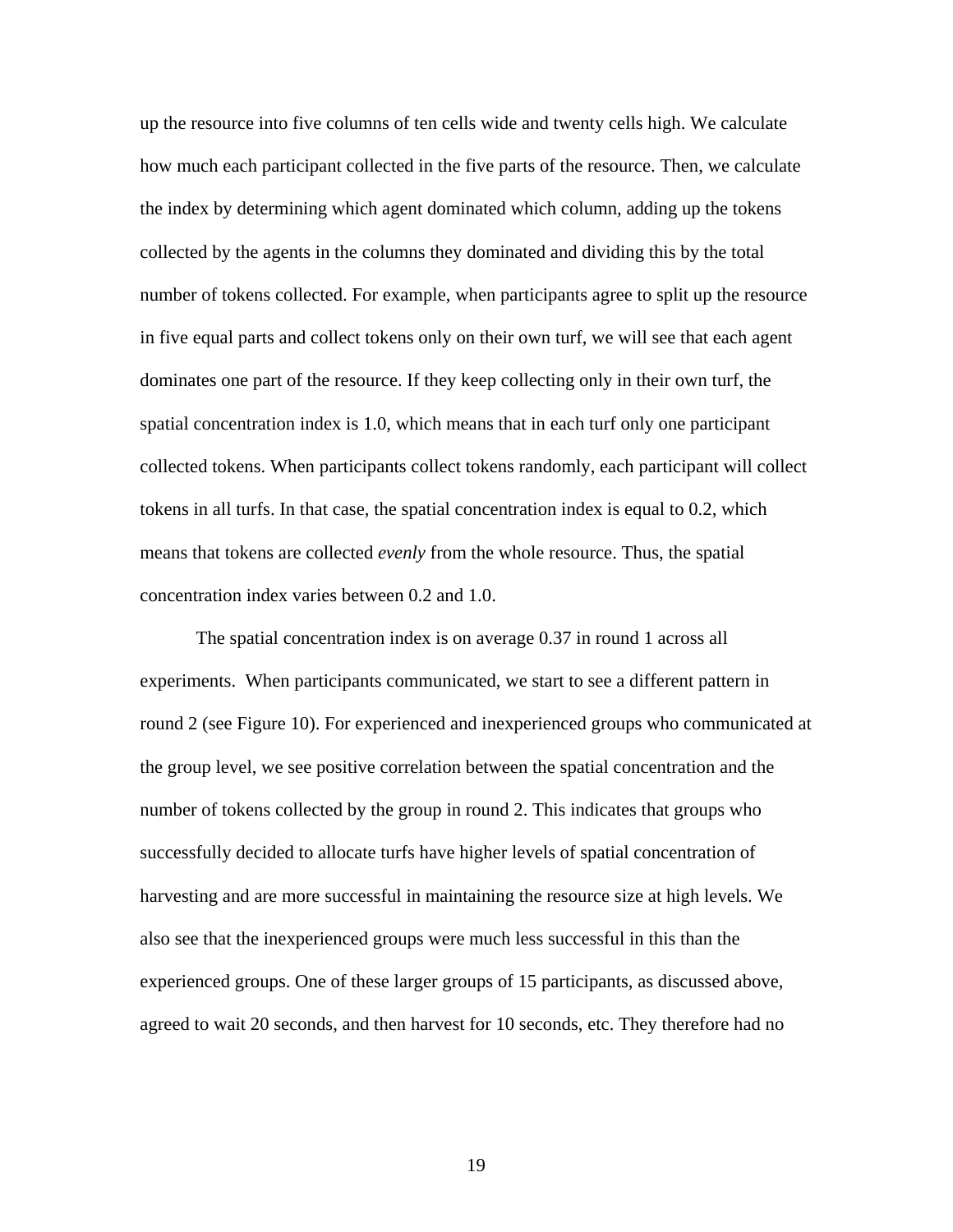spatially explicit strategy. In sum, Figure 10 indicates that most groups increased their performance by defining their turfs.

# (Figure 10 about here)

 After the second round of communication, we observe an interesting difference between experienced and inexperienced groups. Four of the inexperienced groups (IG1, IG3, IG4, and IG6) do not fit the relation of increasing spatial concentration of harvesting and better performance. After the first round of communication, the inexperienced groups were not very effective, but in the second round of communication they made more explicit agreements on strategies to harvest the common resource. IG4 decided to split up the resource in five equal parts, vertically. When we corrected the spatial concentration index for this, we see that this observation fits the general trend. Groups IG4 and IG6 decided to focus on speed, not on space. Group IG1 consisted of four cooperative participants and one participant who was outspoken to be defective and who harvested more than twice the levels of the cooperative members of the group.

 Figure 11 indicates that groups who had experience with private-property regimes start to mimic this type of institutional solution for sharing the common resource in their discussions. Four of the inexperienced groups focused on turfs, although space was also used twice. Hence, there was more institutional innovation among the inexperienced participants.

(Figure 11 about here)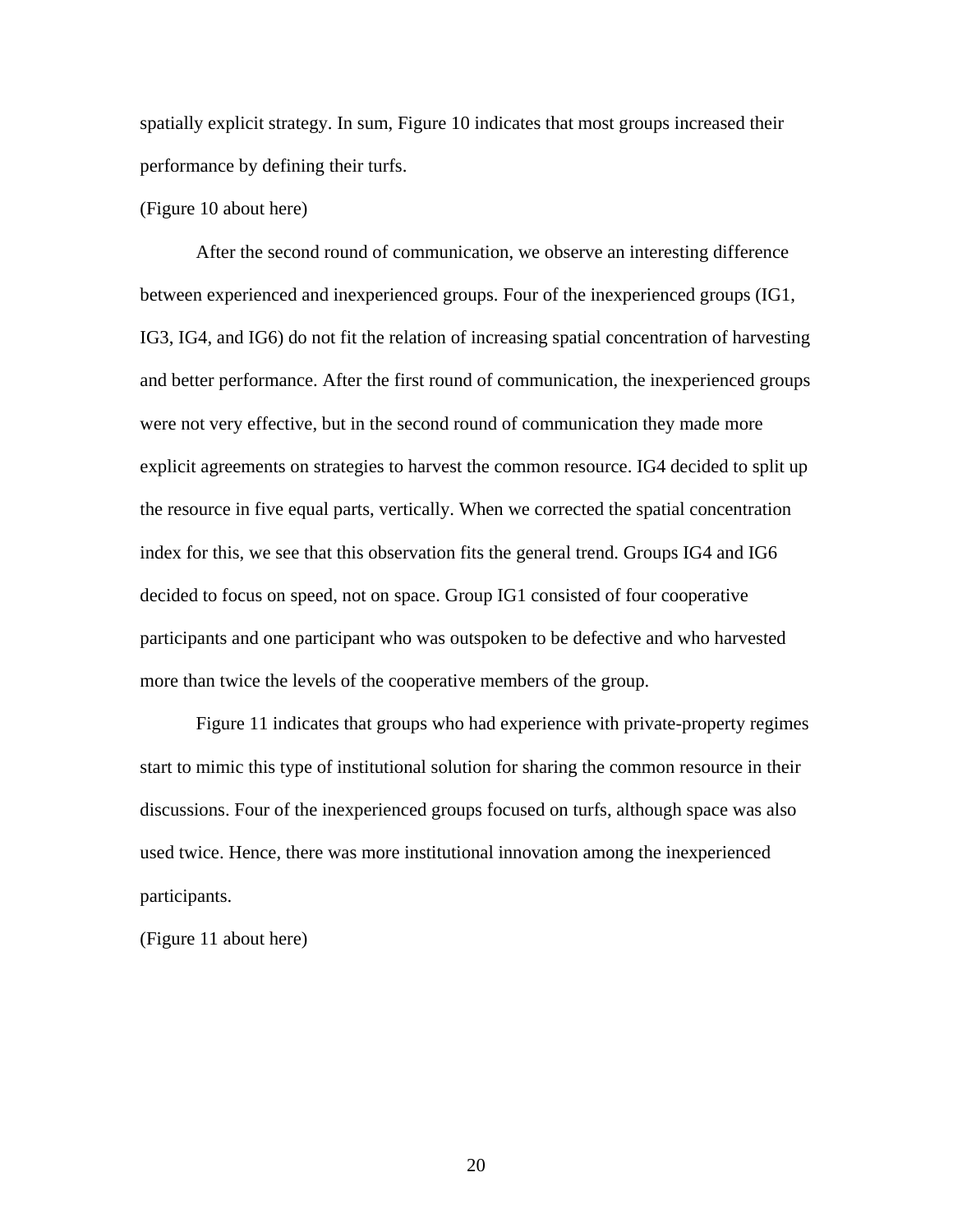#### **Conclusions**

A real-time and spatially explicit renewable resource experiment was used to study the effects of communication on institutional innovation in a commons dilemma. This new experimental environment provides more opportunities for choice than the 20 to 30 decisions made related to harvesting level in previously undertaken commons experiments. The participants have to decide where to harvest and how rapidly to harvest, and are constrained by the spatial nature of their virtual world.

 In line with previous experiments, we find that enabling participants to engage in face-to-face communication leads to a significant improvement of the performance of the groups in open-access situations. Although experienced subjects reached a higher level of earnings after one round of communication, inexperienced subjects caught up quickly after the second round of communication. Groups of inexperienced subjects do as well or even better than groups of subjects who had already experienced the experimenterdesigned private-property regimes (Janssen et al. 2008).

Shankar and Pavitt (2002) argue that voicing of commitments and development of group identity and norms is the main explanation of the better performance of communication experiments. This is only partly supported by our results. When experienced participants communicated on a face-face-basis without knowing who was in their group, their performance was equally good as groups of similarly experienced participants who communicated in five-person groups and thus knew who was in their group (Figure 10). Furthermore, we also observed that inexperienced participants needed an extra round of communication to reach the same level of performance, although there was no significant difference of their results in round 1. This suggests that exchanging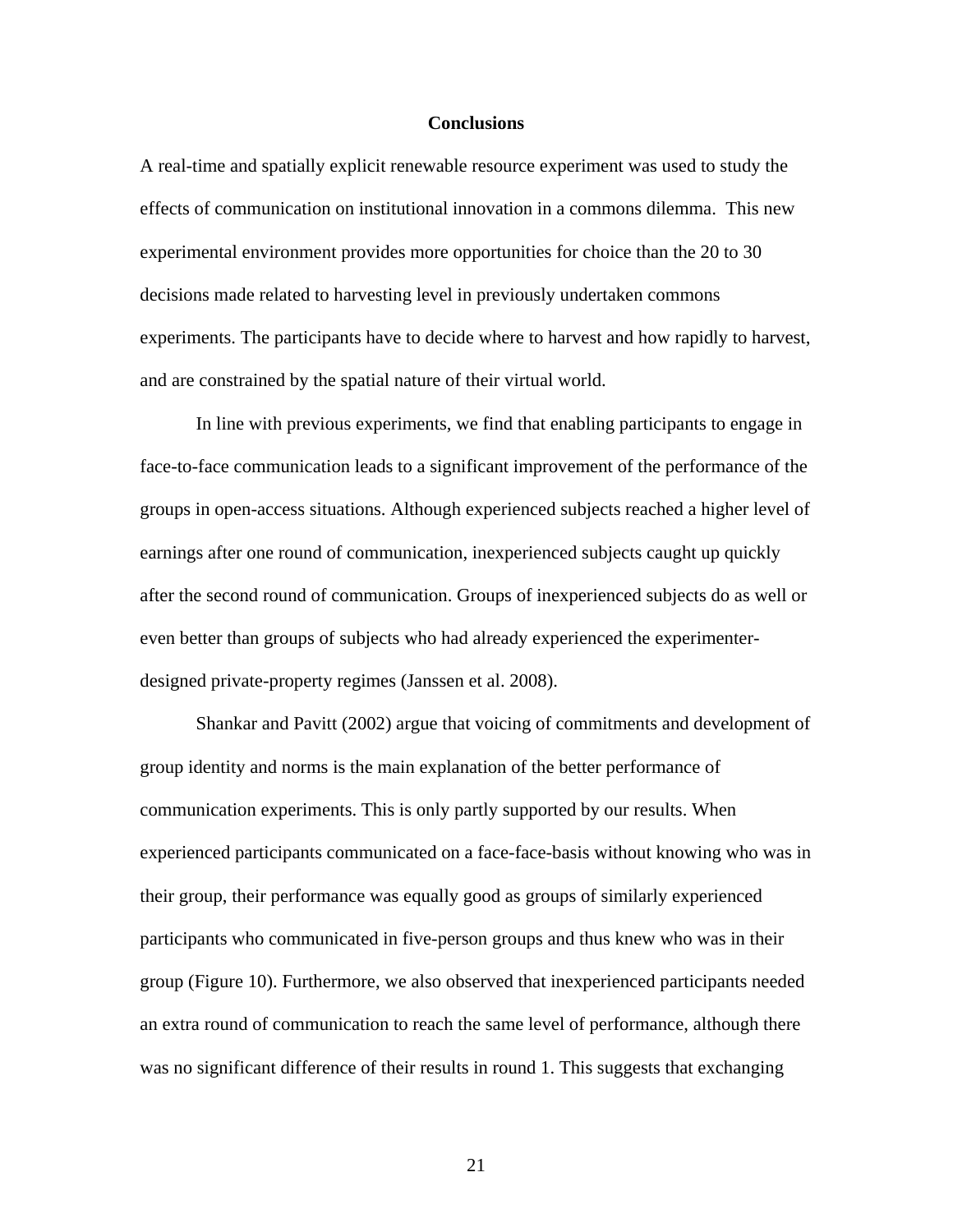insights on what are good strategies during communication is an important way for groups to increase performance. Due to the more complicated experimental environment, exchange of insights might play a larger role than Shankar and Pavitt (2002) posited.<sup>7</sup>

 Experienced participants tend to recommend adoption of previously experienced property rules that had led to an increase of their payoffs in a previous experiment. The participants exchanged their understanding of the earlier experiment and rapidly agreed on a voluntary split of the resource in equal parts similar to a private-property rule. Initially, the inexperienced groups were not successful in developing an effective strategy for the second round of the experiment. In round 3, the groups used jointly agreed-upon strategies as effectively as the experienced groups, although more variability existed in the strategies used.

This study relies on undergraduate students as paid participants.<sup>8</sup> Given the abstract nature of the experiment, we do not intend to derive conclusions for actual resource management. We do find it striking, however, that participants without experience in natural resource management design spatial allocation strategies similar to those found so frequently in the field. Spatial allocation of the resource was the main strategy used in more than two-thirds of the groups to solve the collective-action problem. In the other cases, strategies based on timing of when and how fast to harvest were used.

 Thus, we can begin to address the three key questions on governance of commonpool resources posed in the introductions. With our new dynamic, experimental environment, we start to develop methods that record the initial process of selforganization (question 1). The informal rules that were developed focused on the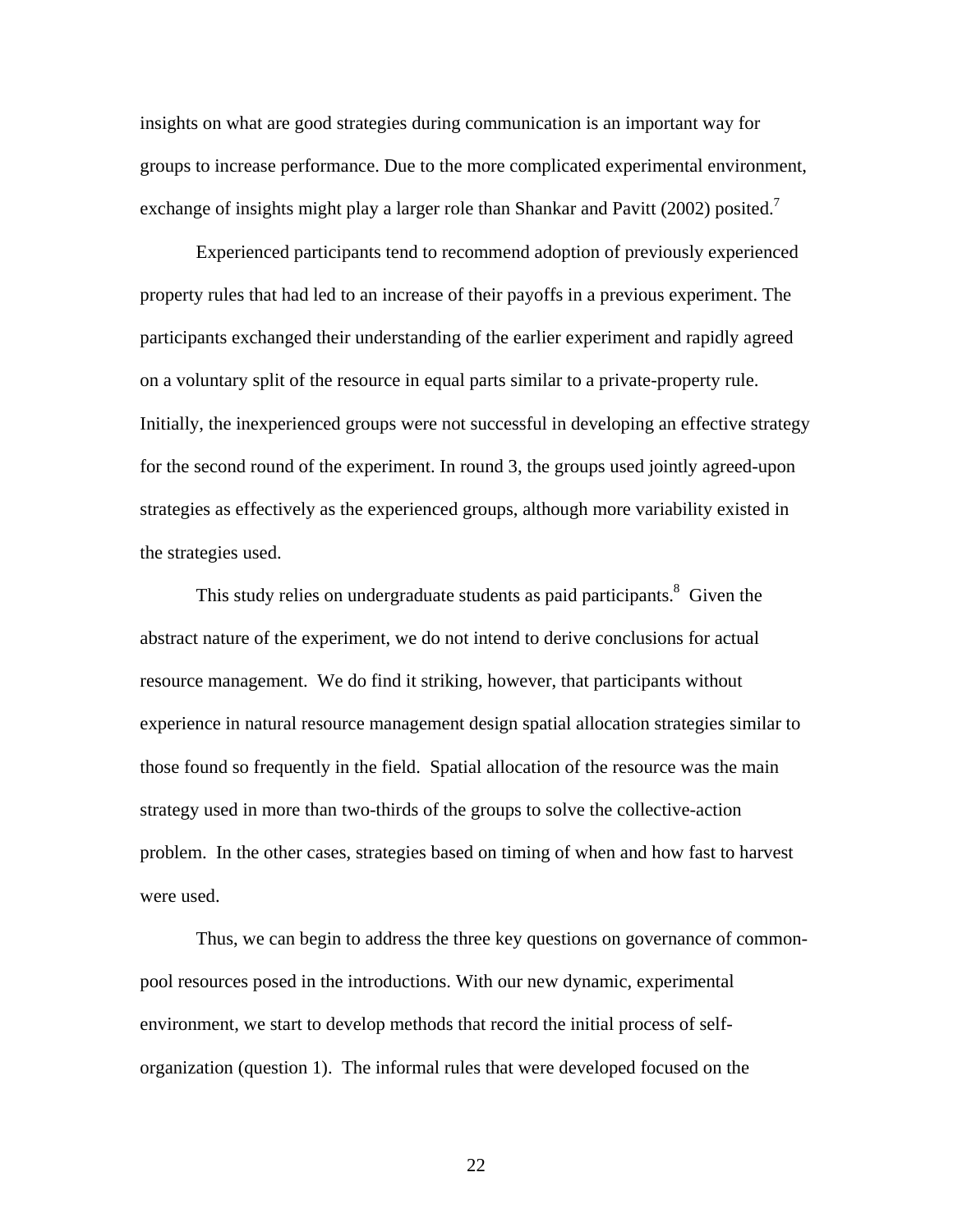coordination of space and time instead of maximum harvest levels. In a complex environment such as this, coordination of space and time are easier to self-monitor than an effort to impose quantity restrictions (question 2). Face-to-face communication seems to be powerful, as it enables participants to share insights about potential joint strategies and reduces the uncertainty about the actions of others in the group (question 3).

 To conclude, we are particularly pleased with the opportunities that developing the software facilities for utilizing a real-time, dynamic, spatial commons has provided for conducting experimental research on how those facing a commons dilemma craft their own agreements for reducing overharvesting. We are beginning to sort out the relative importance of experiencing similar situations with different rules that potentially enable participants to learn more rapidly how to improve performance when they face a similar situation. We also see that communication facilitates innovation and can sometimes outperform learning from prior experience. Communication, however, can also lead to worse outcomes. We plan to extend our use of this dynamic, spatial, experimental environment to study the processes involved in voluntary sanctioning among participants in a commons dilemma.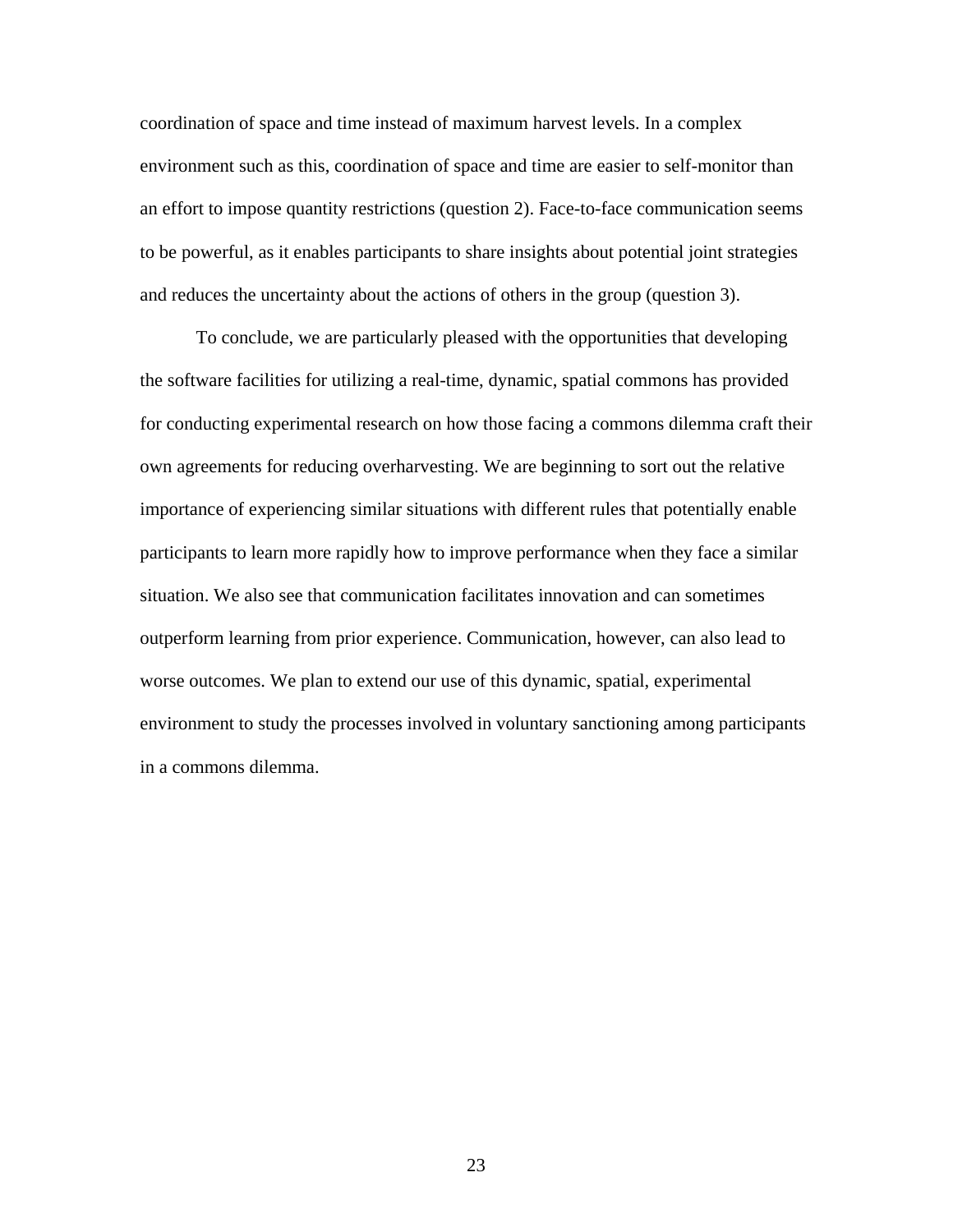# **NOTES**

<sup>1</sup> For repeated CPR games without communication, Ostrom et al. (1994) found that subjects tended to withdraw more than the Nash equilibrium in the first rounds and approach the Nash from below. With face-to-face communication, subjects tended to do better than the Nash equilibrium.

 $2^2$  The instructions for the experiment and the survey can be received upon request from the first author.

<sup>3</sup> In this private-property rule, participants can collect tokens without legal restrictions within their spatially defined turf. If a participant harvests a token outside of their spatially defined property, there is a probability of 10% for each illegally harvested token that the participant is caught. If caught, the avatar for the participant blinks red for a few seconds, and a penalty is subtracted from the earnings of the participant.

<sup>4</sup> In a previous set of non-communication experiments where different property rules were enabled, we had 33 groups of 5 participants.

<sup>5</sup> Movies can be found of the experiments, which show the state of the resource and the location of the avatars over time, at http://www.public.asu.edu/~majansse/dor/nsfhsd.htm  $6$  One participant mentioned that he met a fellow student sometime after they had both been in our earlier experiments. They compared notes on what had happened and how much they had earned. The student told the others in his group that he had found out that the participant in an experiment where space was allocated to each participant had earned twice as much as he had earned in the prior experiment. Thus, he urged others to agree to a division of space on the computer screen.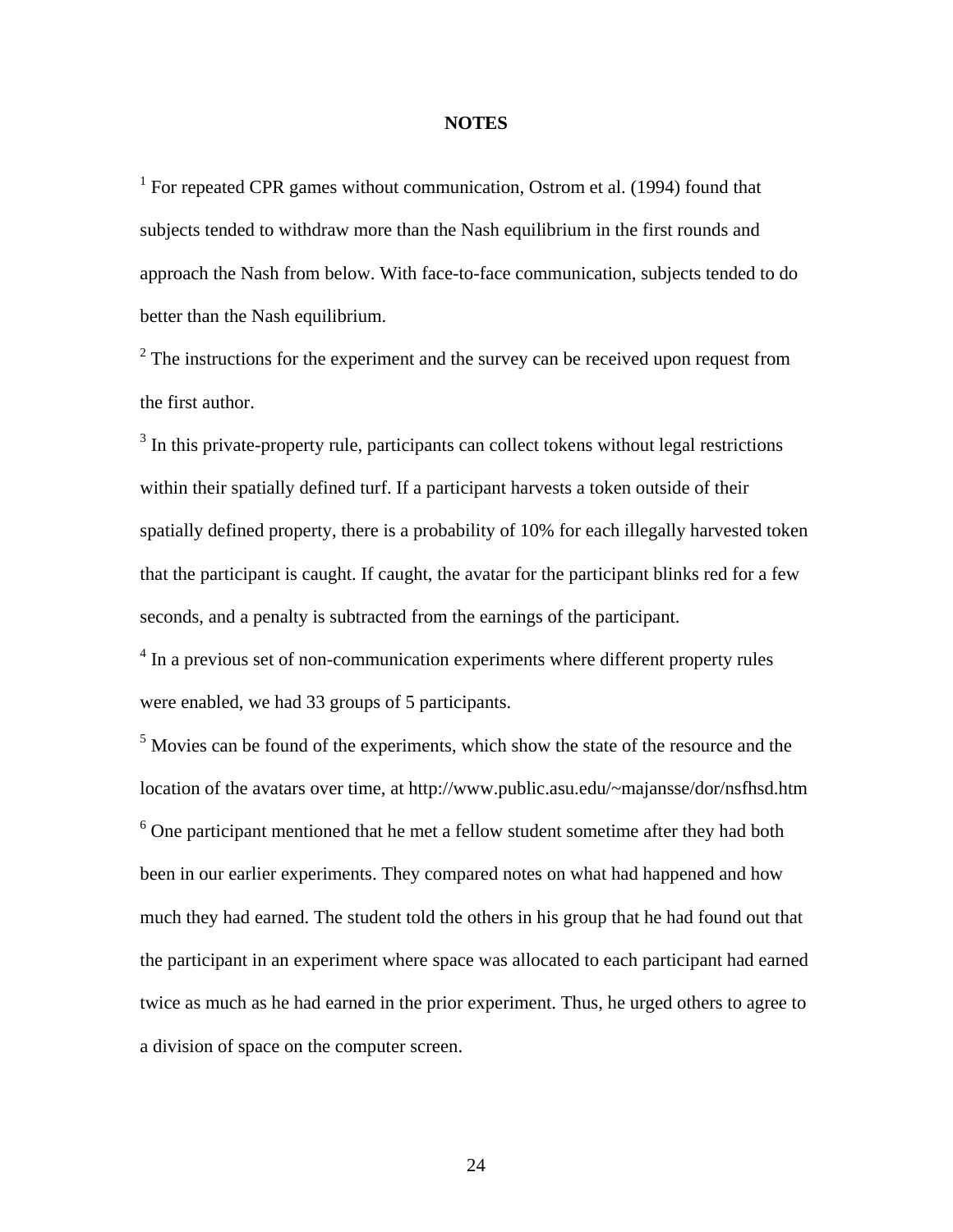$<sup>7</sup>$  In the prior CPR experiments with a relatively complex quadratic payoff function,</sup> subjects also spent time in the early rounds of communication to exchange insights about which strategies would generate the optimal level of payoffs for the group (Ostrom et al. 1994).

<sup>8</sup> While some experimentalists have criticized using undergraduate students as experimental subjects (see, for example, Levitt and List 2007), a current study by Ahn et al. (2008) compares results in experiments involving doctoral students and PhDs coming from 41 countries. The results are very similar to the results found in the lab when undergraduate students were subjects.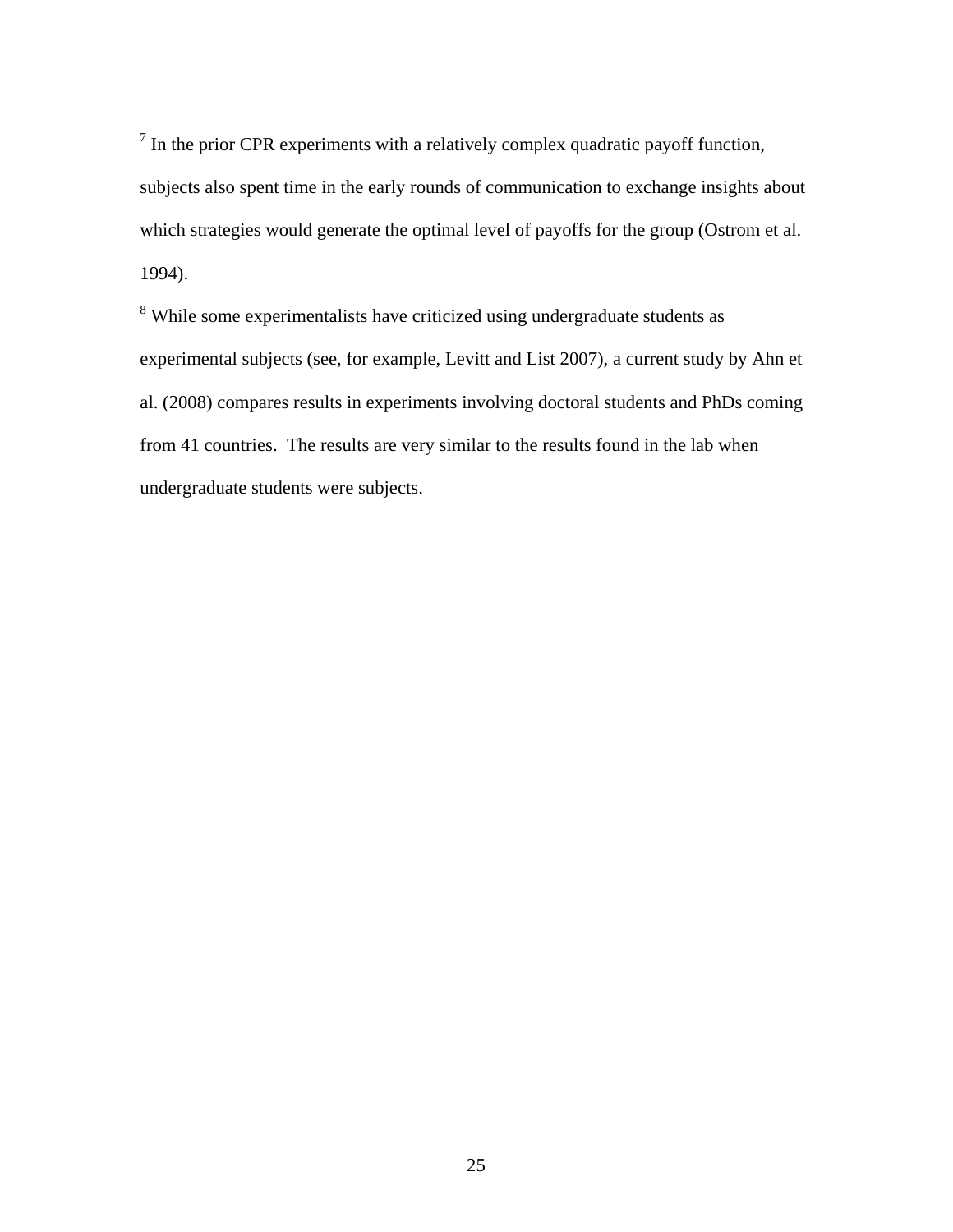#### **REFERENCES**

- Acheson, J. M. 2003. *Capturing the Commons: Devising Institutions to Manage the Maine Lobster Industry*. New Haven, CT: University Press of New England.
- Ahn, T. K., E. Ostrom and J. Walker. 2008. 'A Common-Pool Resources Experiment: With Subjects from 41 Countries.' Working paper. Bloomington: Indiana University, Workshop in Political Theory and Policy Analysis.
- Anderson, L. G. 1995. 'Privatizing Open Access Fisheries: Individual Transferable Quotas.' In *The Handbook of Environmental Economics,* ed. D. W. Bromley, pp. 453–74. Oxford, England: Blackwell.
- Baumol, W. J. and W. E. Oates. 1988. *The Theory of Environmental Policy.* Cambridge: Cambridge University Press.
- Berkes, F. 1986. 'Local Level Management and the Commons Problem: A Comparative Study of Turkish Coastal Fisheries.' *Marine Policy* 10: 215–29.
- Berkes, F., T. P. Hughes, R. S. Steneck, J. A. Wilson, D. R. Bellwood, et al. 2006. 'Globalization, Roving Bandits, and Marine Resources.' *Science* 311(5767): 1557–58.
- Brown, D. N. and R. S. Pomeroy. 1999. 'Co-Management of Caribbean Community (CARICOM) Fisheries.' *Marine Policy* 23(1): 549–70.

Buchan, N. R., E. J. Johnson and R.T.A. Croson. 2006. 'Lets Get Personal: An International Examination of the Influence of Communication, Culture and Social Distance on Other Regarding Preferences.' *Journal of Economic Behavior and Organization* 60(3): 373–98.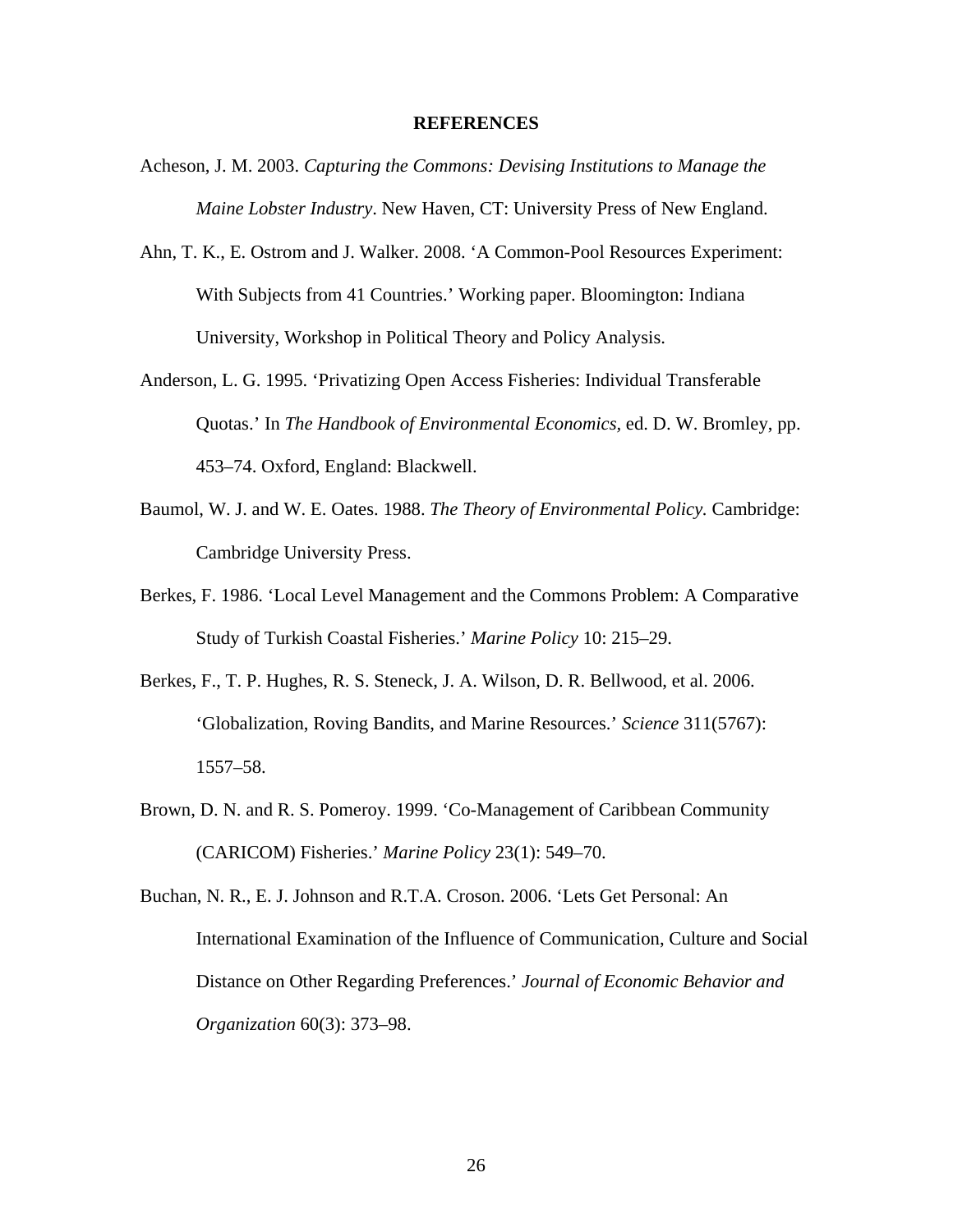- Cardenas, J.-C., T. K. Ahn and E. Ostrom. 2004. 'Communication and Co-operation in a Common-Pool Resource Dilemma: A Field Experiment.' In *Advances in Understanding Strategic Behaviour: Game Theory, Experiments and Bounded Rationality,* ed. S. Huck, pp. 258–86. New York: Palgrave Macmillan.
- Christy, F. T. 1982. *Territorial Use Rights in Fisheries.* Rome: FAO, FAOR Fisheries Technical Paper 227.
- Cordell, J. C. 1984. 'Traditional Sea Tenure and Resource Management in Brazilian Coastal Fishing.' In *Management of Coastal Lagoon Fisheries,* eds. J. M. Kapetsky and G. Lasserre, pp. 429–38. Rome: FAO.
- Cox, J. C., D. Friedman and S. Gjerstad. 2007. 'A Tractable Model of Reciprocity and Fairness.' *Games and Economic Behavior*. 59: 17-45.
- Davis, D. D. and C. A. Holt. 1993. *Experimental Economics.* Princeton, NJ: Princeton University Press.
- Edney, J. J. and C. S. Harper. 1978. 'The Effects of Information in a Resource Management Problem: A Social Trap Analog.' *Human Ecology* 6: 387–95.
- Fehr, E. and S. Gächter. 2000. 'Cooperation and Punishment in Public Goods Games.' *American Economic Review* 90: 980–94.
- Gelcich, S., G. Edwards-Jones and M. J. Kaiser. 2007. 'Heterogeneity in Fishers' Harvesting Decisions under a Marine Territorial User Rights Policy.' *Ecological Economics* 61(2-3): 246–66.
- Gibson, C., M. McKean and E. Ostrom. 2000. *People and Forests: Communities, Institutions, and Governance.* Cambridge, MA: MIT Press.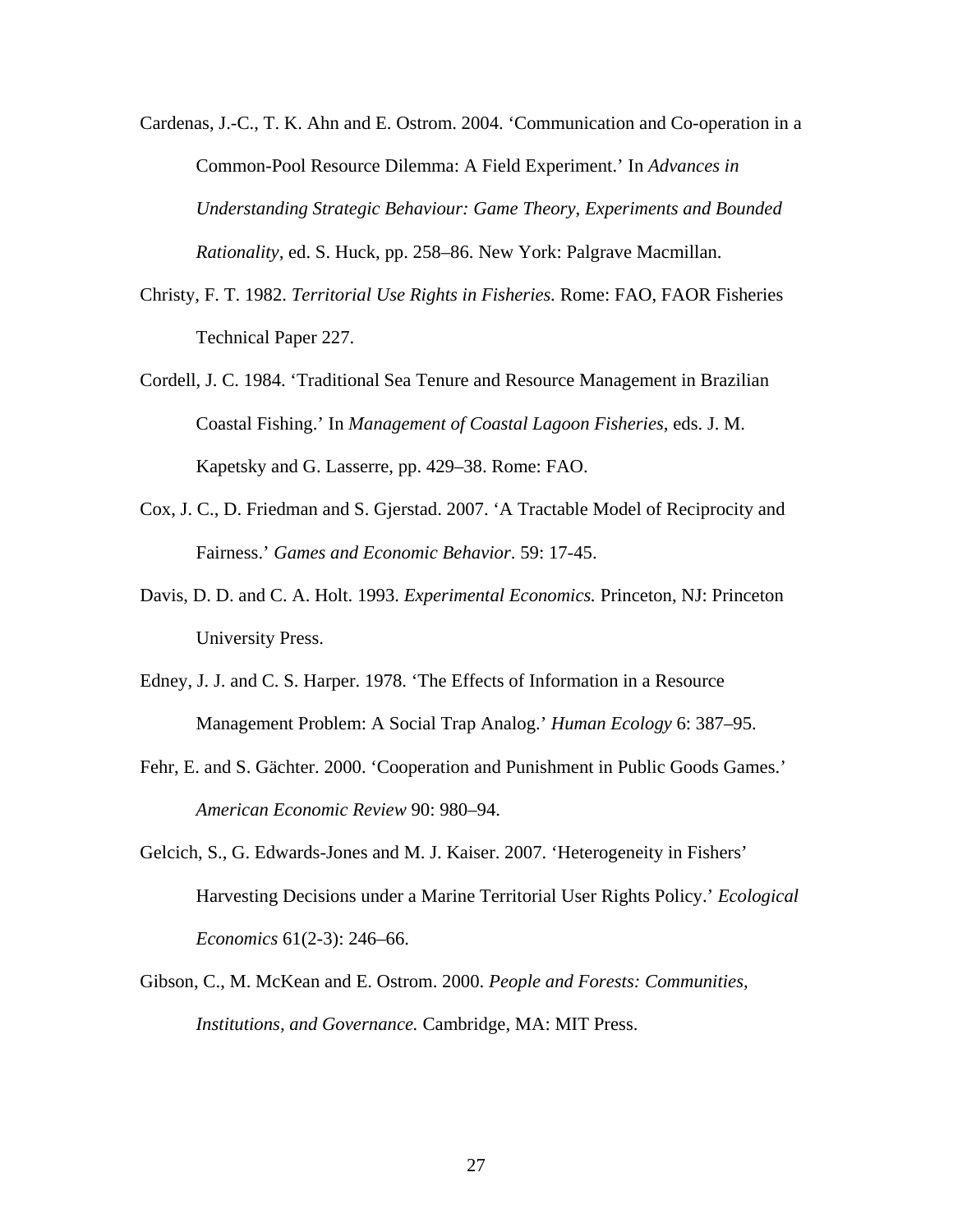- Goetze, D. and J. Orbell. 1988. 'Understanding and Cooperation in Social Dilemmas.' *Public Choice* 57: 275–79.
- Golman, R. and S. E. Page. 2006. 'Learning to Solve Collective Action Problems.' Working Paper. Ann Arbor: University of Michigan.
- Gordon, H. S. 1954. 'The Economic Theory of a Common Property Resource: The Fishery.' *Journal of Political Economy* 62: 124–42.
- Hackett, S., E. Schlager and J. Walker. 1994. 'The Role of Communication in Resolving Commons Dilemmas: Experimental Evidence with Heterogeneous Appropriators.' *Journal of Environmental Economics and Management* 27: 99– 126.
- Isaac, M., K. McCue and C. R. Plott. 1985. 'Public Goods Provision in an Experimental Environment.' *Journal of Public Economics* 26: 51–74.
- Isaac, M., J. Walker and S. Thomas. 1984. 'Divergent Evidence on Free Riding: An Experimental Examination of Some Possible Explanations.' *Public Choice* 43(2): 113–49.
- Janssen, M. A., R. L. Goldstone, F. Menczer and E. Ostrom. 2008. 'Effect of Rule Choice in Dynamic Interactive Spatial Commons.' International Journal of the Commons, in press
- Janssen, M. A. and E. Ostrom. 2006. 'Adoption of a New Regulation for the Governance of Common-Pool Resources by a Heterogeneous Population.' In *Inequality, Cooperation, and Environmental Sustainability,* eds. J.-M. Baland, P. Bardhan and S. Bowles, pp. 60–96. Princeton, NJ: Princeton University Press.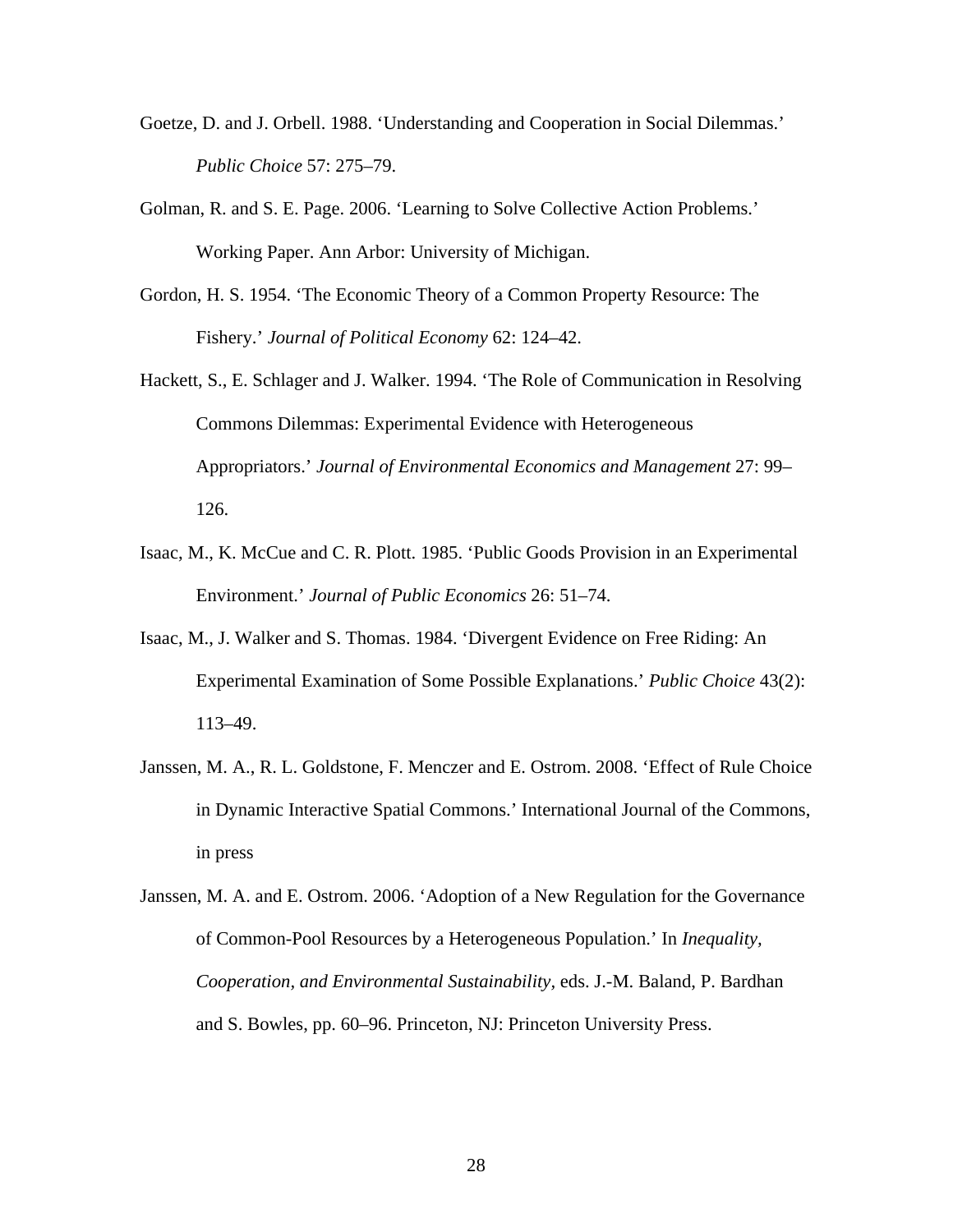- Kerr, N. L. and C. M. Kaufman-Gilliland. 1994. 'Communication, Commitment, and Cooperation in Social Dilemmas.' *Journal of Personality and Social Psychology*  66: 513–29.
- Levitt, S. D. and J. A. List. 2007. 'What Do Laboratory Experiments Measuring Social Preferences Reveal About the Real World?' *Journal of Economic Perspectives* 21(2): 153–74.
- Martin, K. O. 1979. 'Play by the Rules or Don't Play at All: Space Division and Resource Allocation in a Rural Newfoundland Fishing Community.' In *North Atlantic Maritime Cultures,* ed. R. Andersen, pp. 277–98. The Hague: Moulton.
- McCarthy, N. 2004. *Managing Resources in Erratic Environments: An Analysis of Pastoralist Systems in Ethiopia, Niger, and Burkina Faso.* Washington, D.C.: International Food Policy Research Institute.
- Netting, R. McC. 1981. *Balancing on an Alp: Ecological Change and Continuity in a Swiss Mountain Community*. New York: Cambridge University Press.
- NRC (National Research Council). 1986. *Proceedings of the Conference on Common Property Resource Management.* Washington, D.C.: National Academy Press.
- NRC (National Research Council). 2002. *The Drama of the Commons.* Washington, D.C.: National Academy Press.
- Orbell, J. M. and R. M. Dawes. 1991. 'A "Cognitive Miser" Theory of Cooperators' Advantage.' *American Political Science Review* 85(2): 515–28.
- Ostrom, E. 1998. 'A Behavioral Approach to the Rational Choice Theory of Collective Action.' *American Political Science Review* 92(1): 1–22.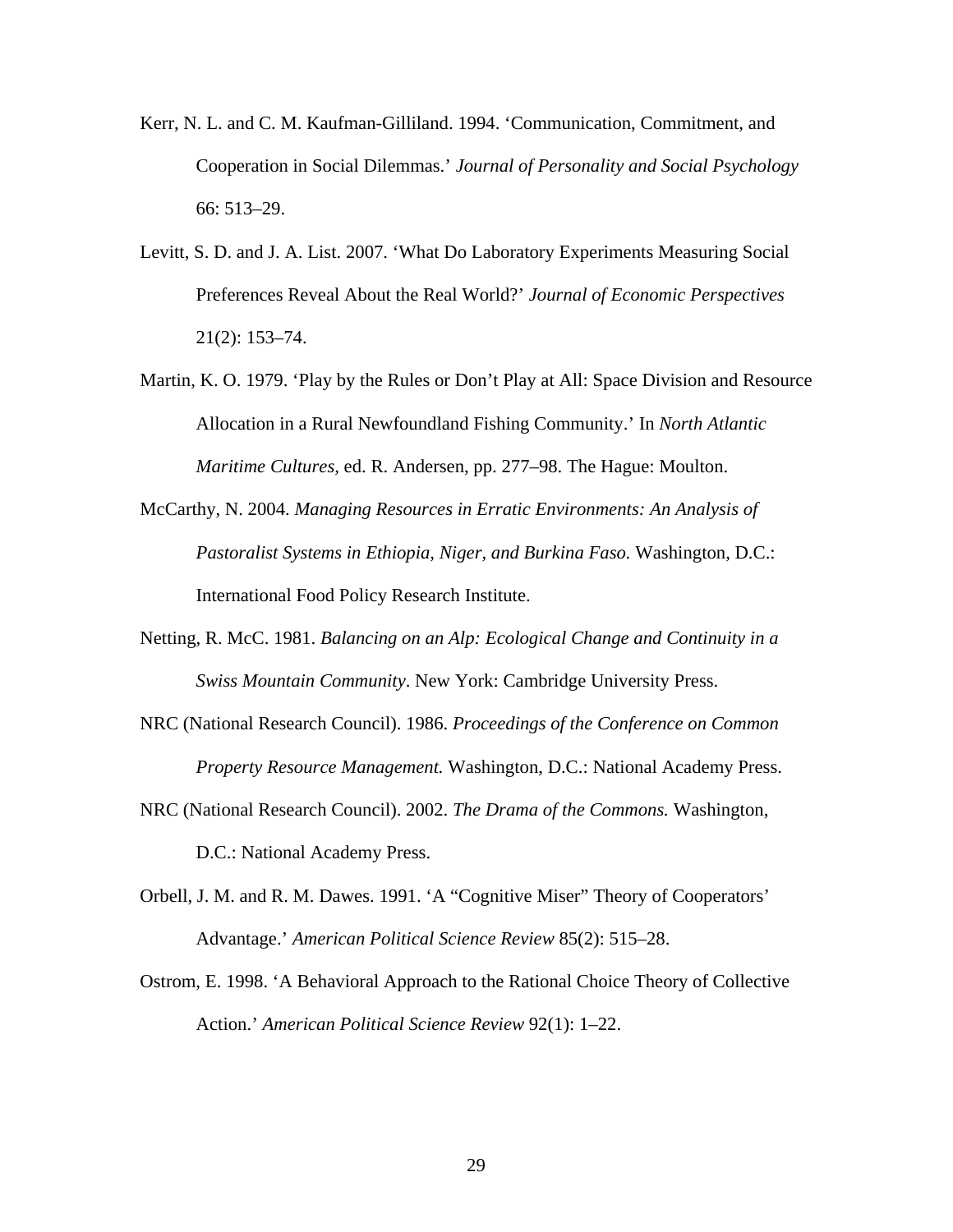- Ostrom, E. 2006. 'The Value-Added of Laboratory Experiments for the Study of Institutions and Common-Pool Resources.' *Journal of Economic Behavior and Organization* 61(2): 149–63.
- Ostrom, E., R. Gardner and J. Walker. 1994. *Rules, Games, and Common-Pool Resources.* Ann Arbor: University of Michigan Press.
- Ostrom, E. and J. Walker. 1991. 'Communication in a Commons: Cooperation without External Enforcement.' In *Laboratory Research in Political Economy,* ed. T. R. Palfrey, pp. 287–322. Ann Arbor: University of Michigan Press
- Pomeroy, R. S. 2001. 'Devolution and Fisheries Co-Management.' In *Collective Action, Property Rights and Devolution of Natural Resource Management: Exchange of Knowledge and Implications for Policy,* eds. R. Meinzen-Dick, A. Knox and M. DiGregorio, pp. 111–46. Feldafing, Germany: Deutsche Stiftung für Ernährung and Landwirtschaft.
- Sally, D. 1995. 'Conservation and Cooperation in Social Dilemmas.' *Rationality and Society* 7: 58–92.
- Schlager, E. 1994. 'Fishers' Institutional Responses to Common-Pool Resource Dilemmas.' In *Rules, Games, and Common-Pool Resources,* ed. E. Ostrom, R. Gardner and J. Walker, pp. 247–66. Ann Arbor: University of Michigan Press*.*
- Shankar, S. and C. Pavitt. 2002. 'Resource and Public Goods Dilemmas: A New Issue for Communication Research.' *The Review of Communication* 2(3): 251–72.
- Shivakoti, G. and E. Ostrom. 2001. *Improving Irrigation Governance and Management in Nepal.* Oakland, CA: ICS Press.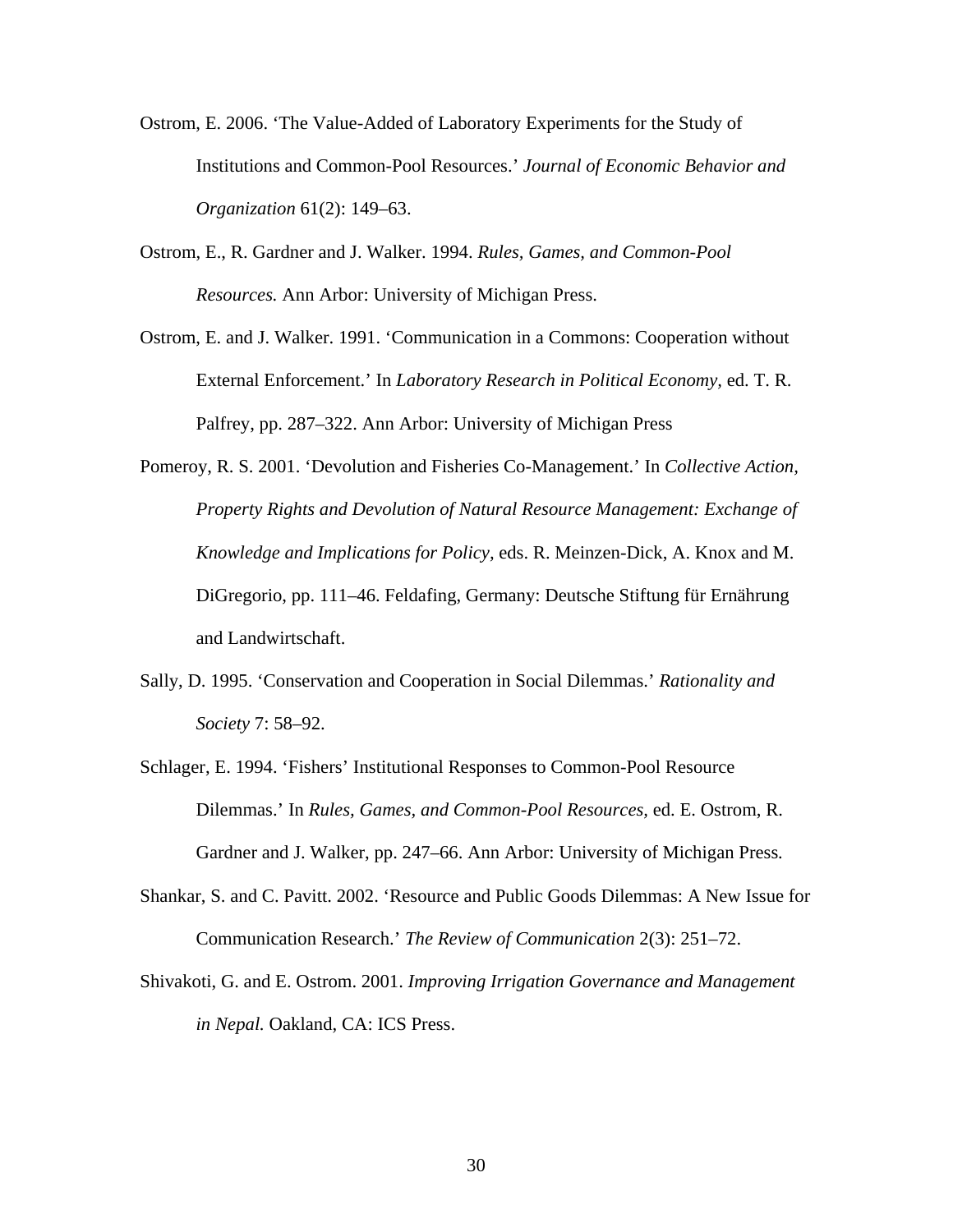- Simon, A. and D. Schwab. 2006. 'Say the Magic Word: Effective Communication in Social Dilemmas.' Working Paper. New Haven, CT: Yale University.
- Tietenberg, T. 2002. 'The Tradable Permits Approach to Protecting the Commons: What Have We Learned?' In *The Drama of the Commons,* National Research Council, Committee on the Human Dimensions of Global Change, eds. E. Ostrom, T. Dietz, N. Dolšak, P. C. Stern, S. Stonich and E. Weber, pp. 197–232. Washington, D.C.: National Academy Press.
- Wilson, J. A. 2002. 'Scientific Uncertainty, Complex Systems, and the Design of Common-Pool Institutions.' In *The Drama of the Commons,* National Research Council, Committee on the Human Dimensions of Global Change, eds. E. Ostrom, T. Dietz, N. Dolšak, P.C. Stern, S. Stonich and E. Weber, pp. 327–59. Washington, D.C.: National Academy Press.
- Wilson, J. A., J. M. Acheson, M. Metcalfe and P. Kleban. 1994. 'Chaos, Complexity, and Community Management of Fisheries.' *Marine Policy* 18: 291–305.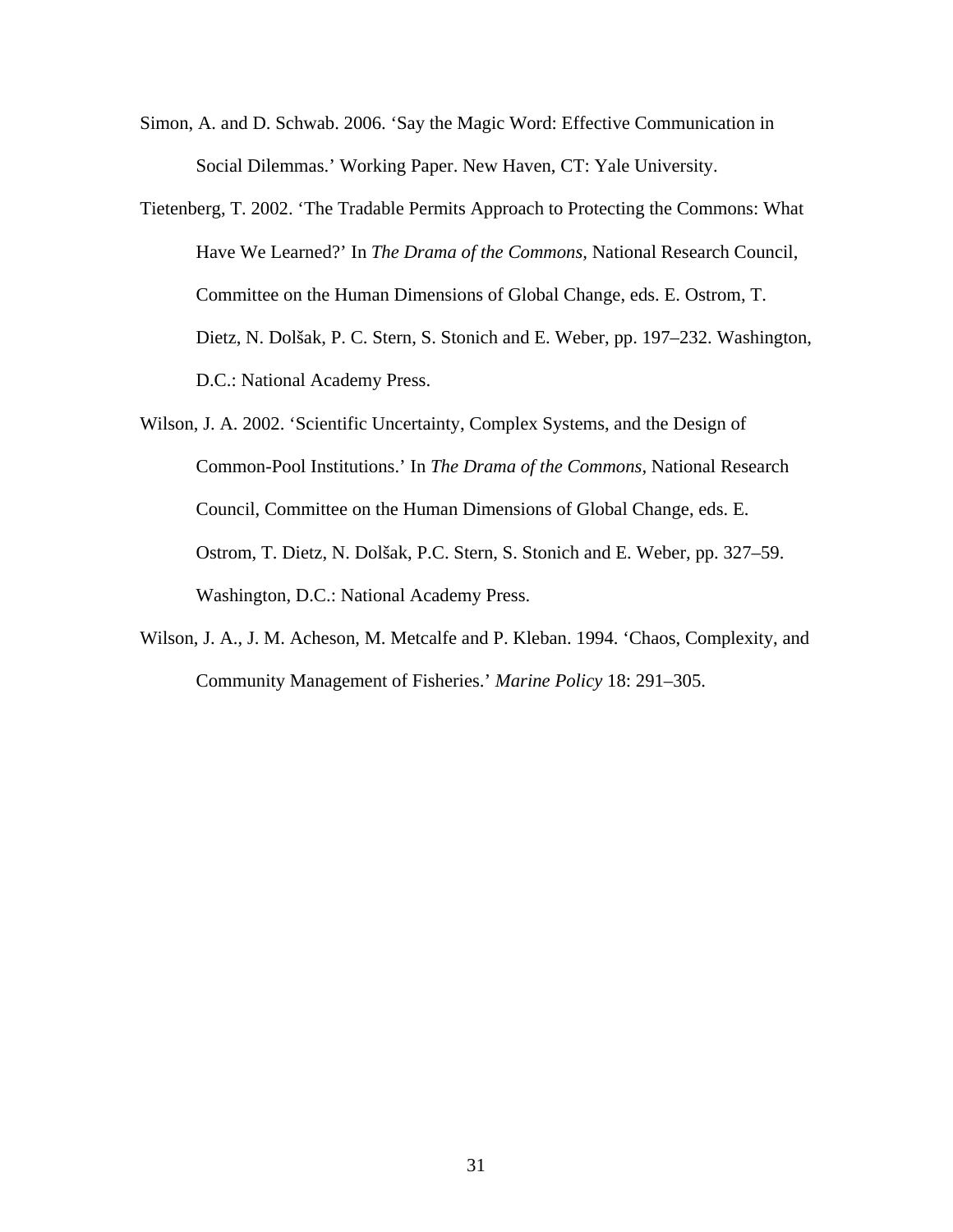

Figure 1. Four snapshots of two harvesting strategies by two different types of participants in a hypothetical situation of a 5x5 resource. On the top row in the figure above, the participant moves their avatar eight steps per time period. There is almost no time for regeneration, and a participant following this strategy overharvests the resource by the fourth snapshot. On the bottom row, the participant moves their avatar only four steps per time step, and the resource has time to regenerate since enough tokens remain. After four time steps, the resource has not significantly declined and a participant following this strategy can continue to harvest for many more time steps.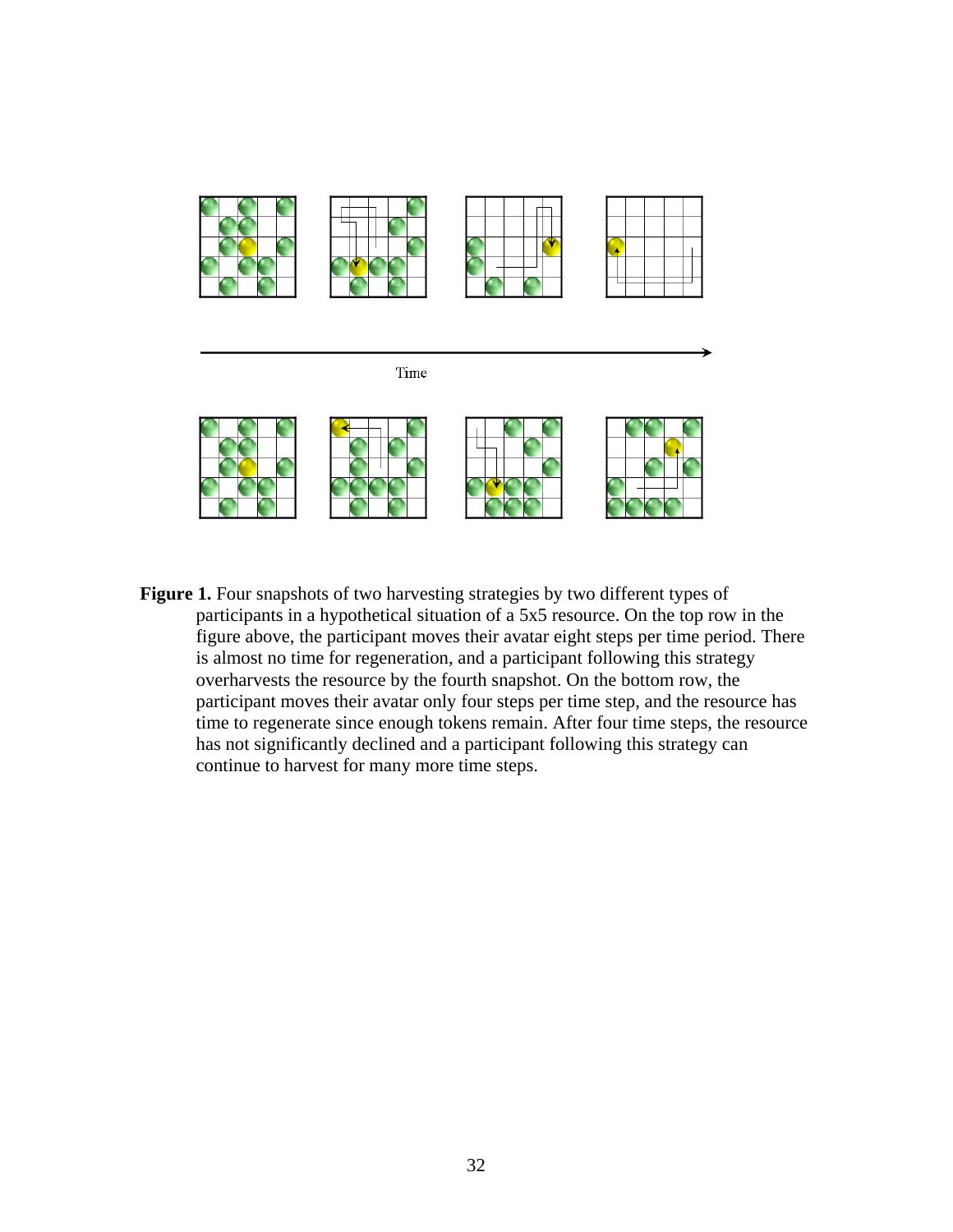

**Figure 2.** Screen view of the renewable resource as observed by a participant, where the green tokens are the potentially regenerating resource units, black cells are empty cells, and the yellow dot is the participant's avatar. Blue dots are the locations of the four other agents.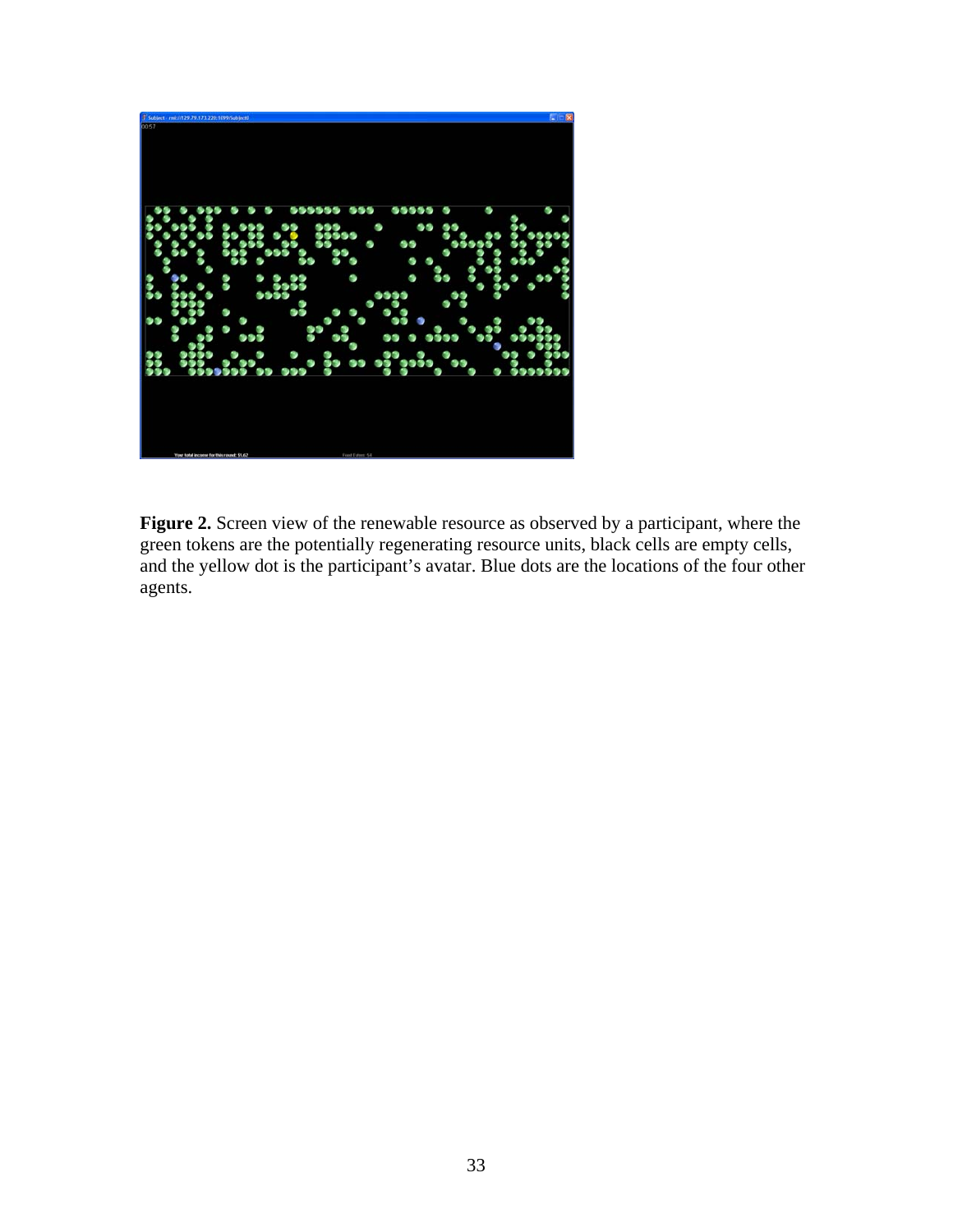

Figure 3. The number of tokens left in the renewable resource for the 17 groups during the first round of the experiment. The number was recorded every two seconds. The fat lines represent the groups composed of inexperienced participants.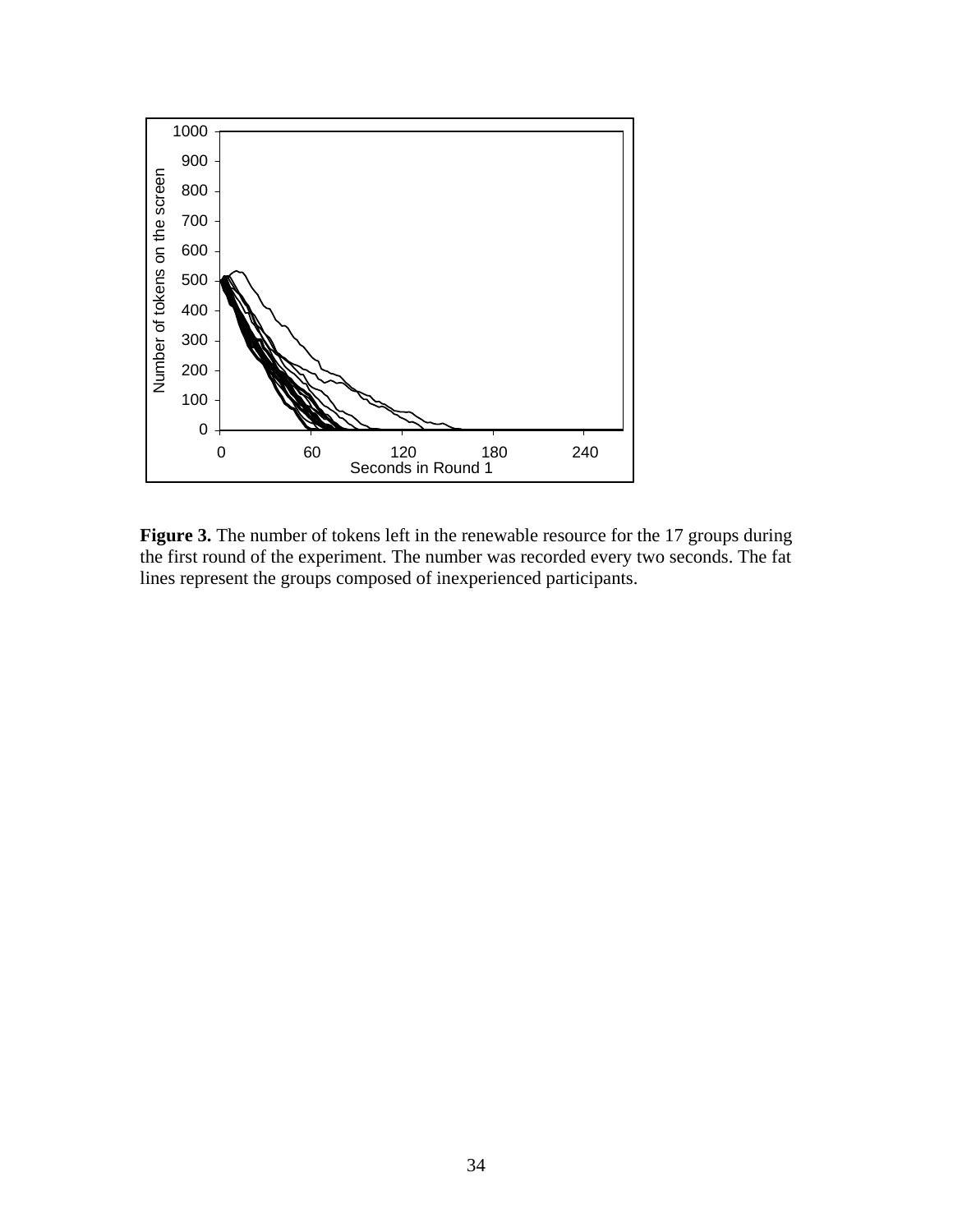

**Figure 4.** The number of tokens left in the renewable resource for the six groups of inexperienced participants during the second round of the experiment.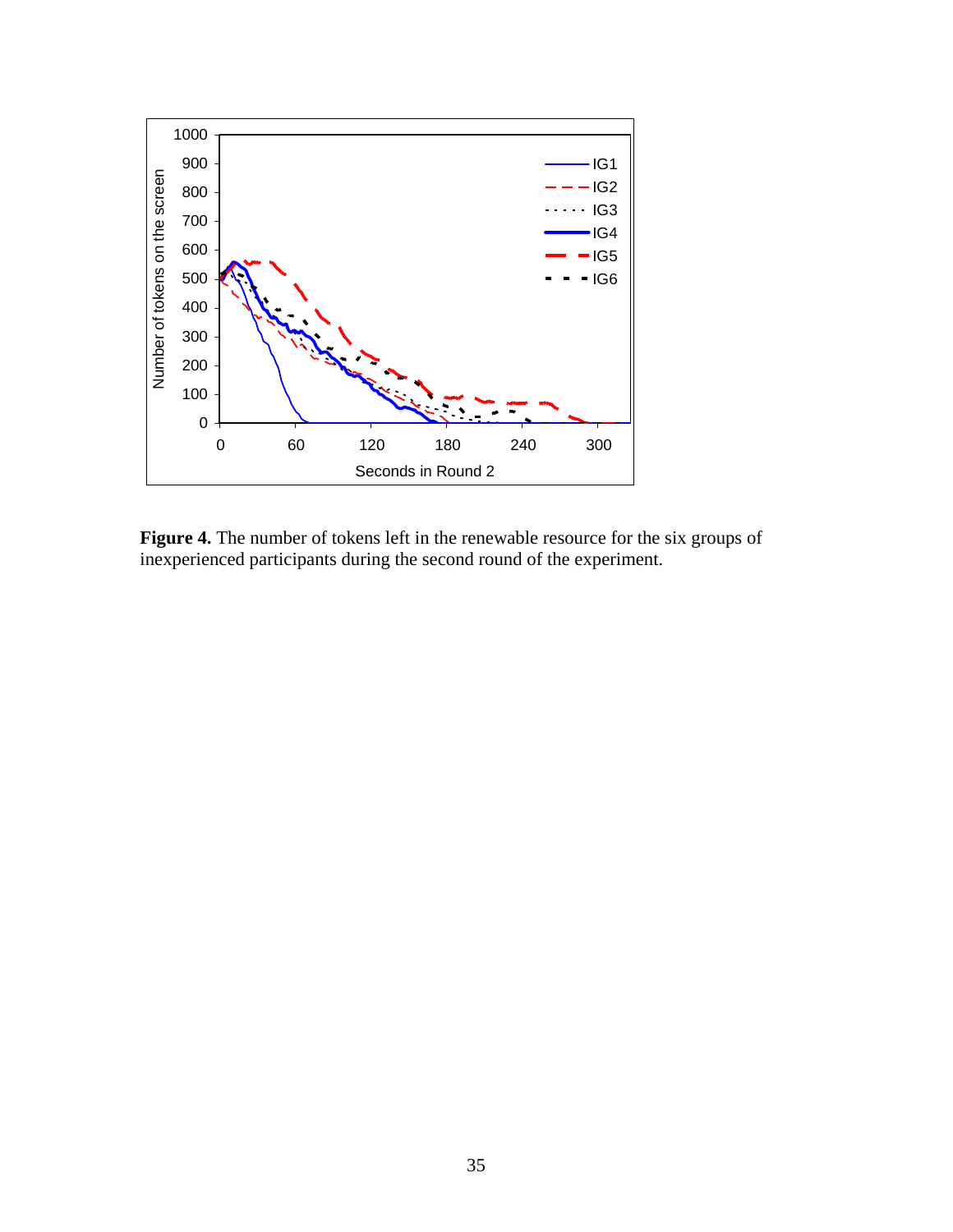

**Figure 5.** The number of tokens left in the renewable resource for the six groups of inexperienced participants during the third round of the experiment.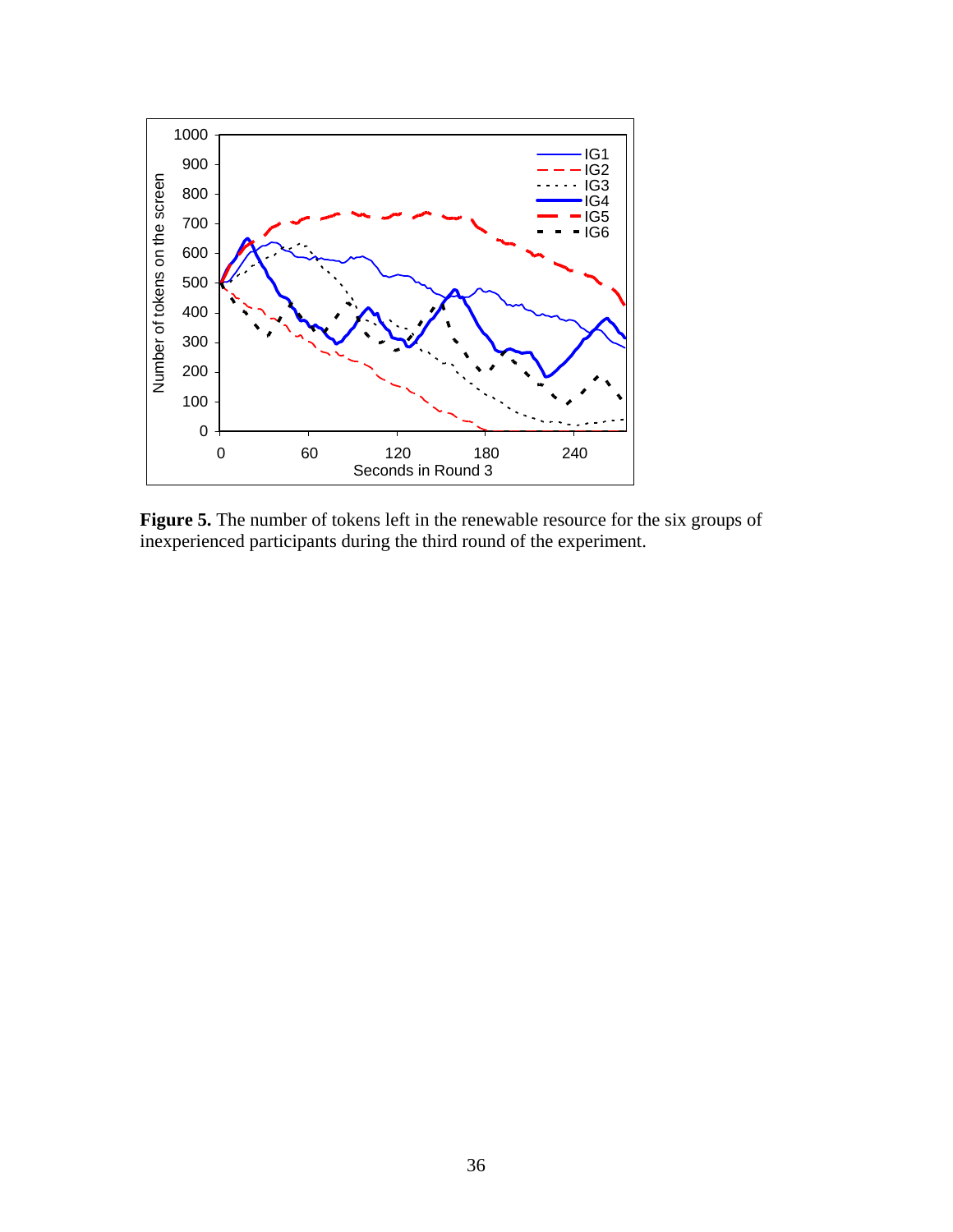

**Figure 6.** The number of tokens left in the renewable resource for the five groups of experienced participants during the second round of the experiment. Due to a technical glitch, the data on tokens left in the resource was not recorded in our database after 3 minutes for experiment EG4. This had no impact on the experiment itself, as subjects could see the screen and payoff information was complete.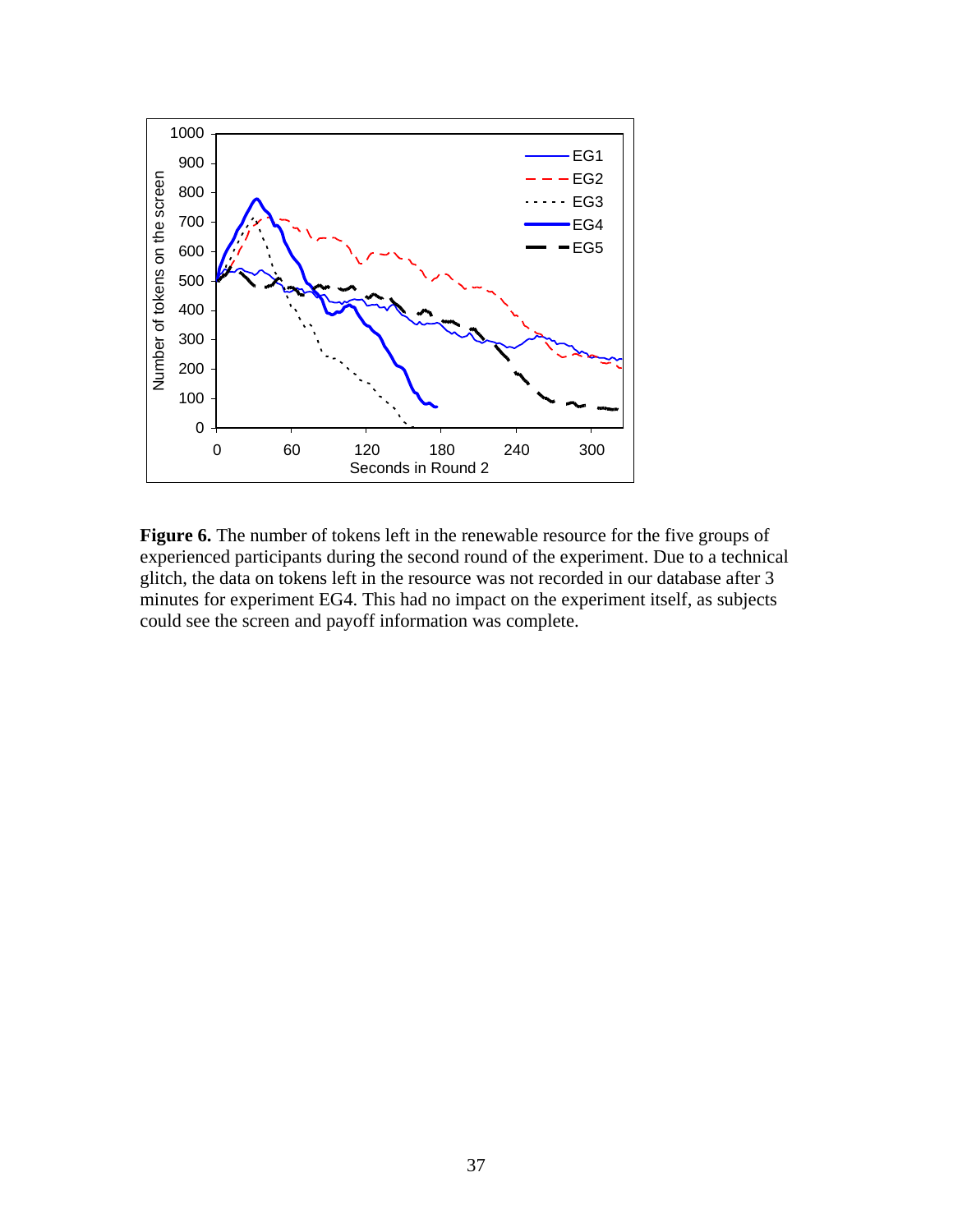

**Figure 7.** The number of tokens left in the renewable resource for the five groups of experienced participants during the third round of the experiment.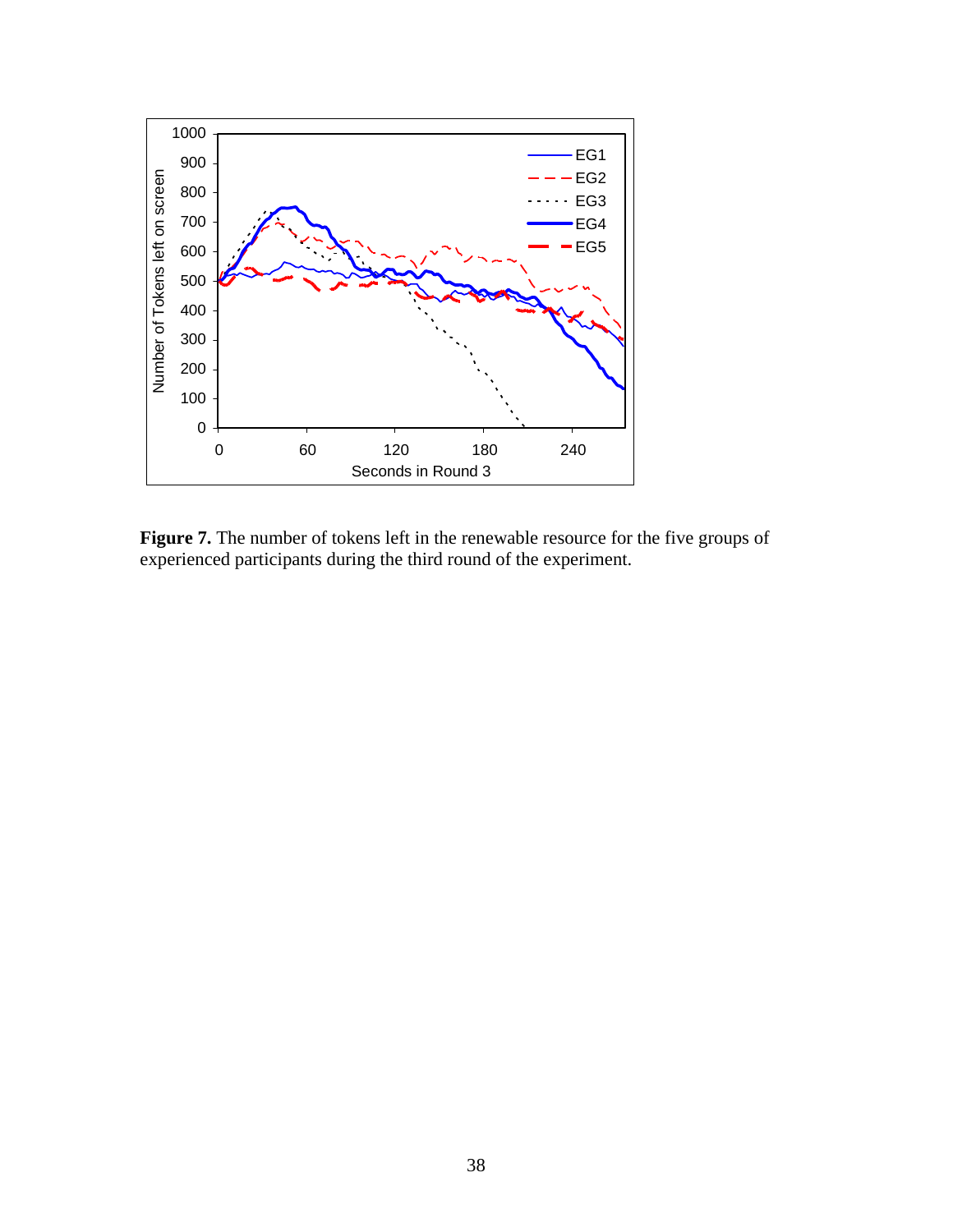

**Figure 8.** The number of tokens left in the renewable resource for the six groups of experienced participants whose communication occurred in a large group of 15 participants that combined all three groups who shared a single resource during the second round of the experiment.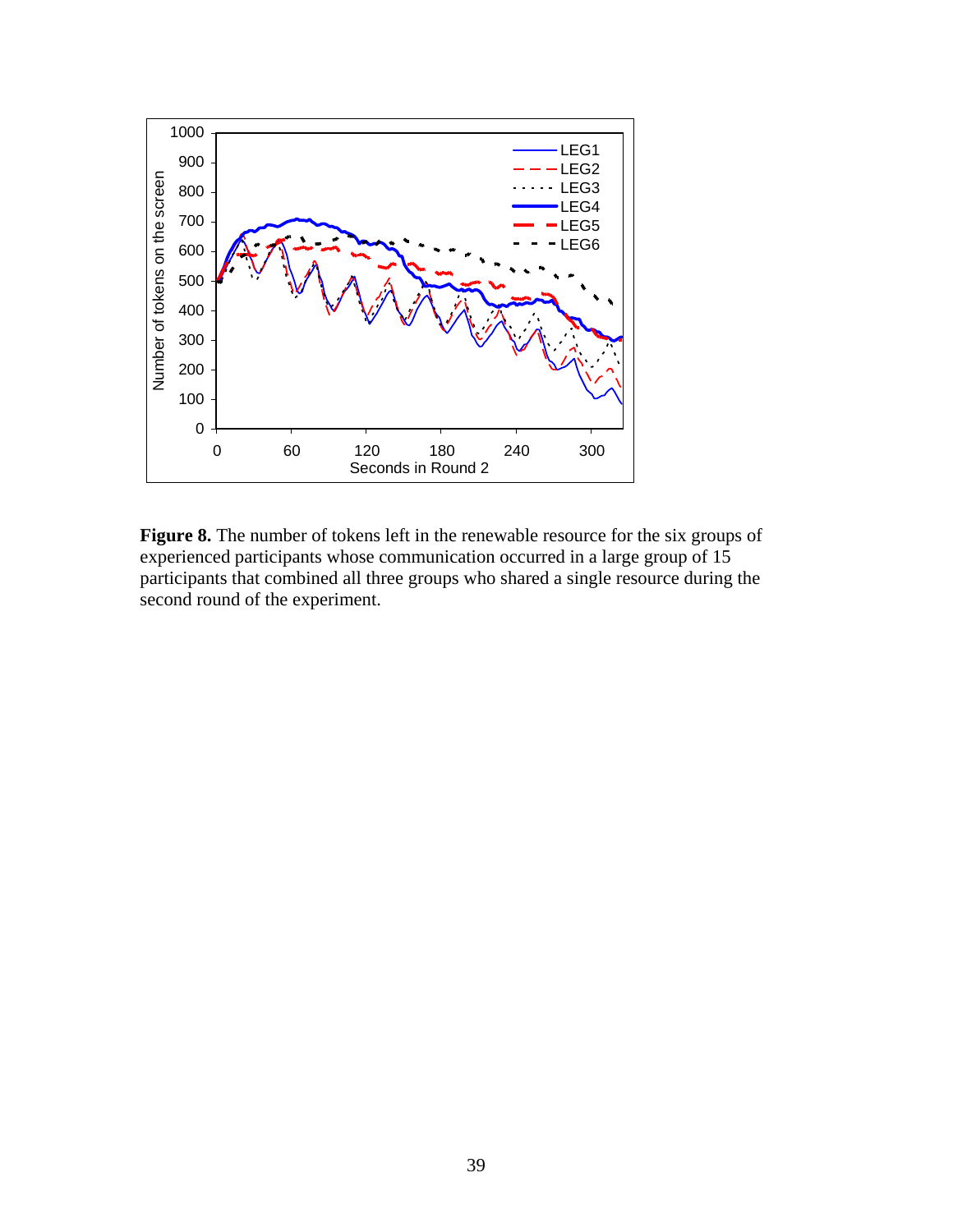

**Figure 9.** The number of tokens left in the renewable resource for the six groups of experienced participants whose communication occurred in a large group – combining all three groups – during the third round of the experiment. For experiment LEG4, the data on tokens in the resource left were not recorded at the end of the round due to a computer glitch.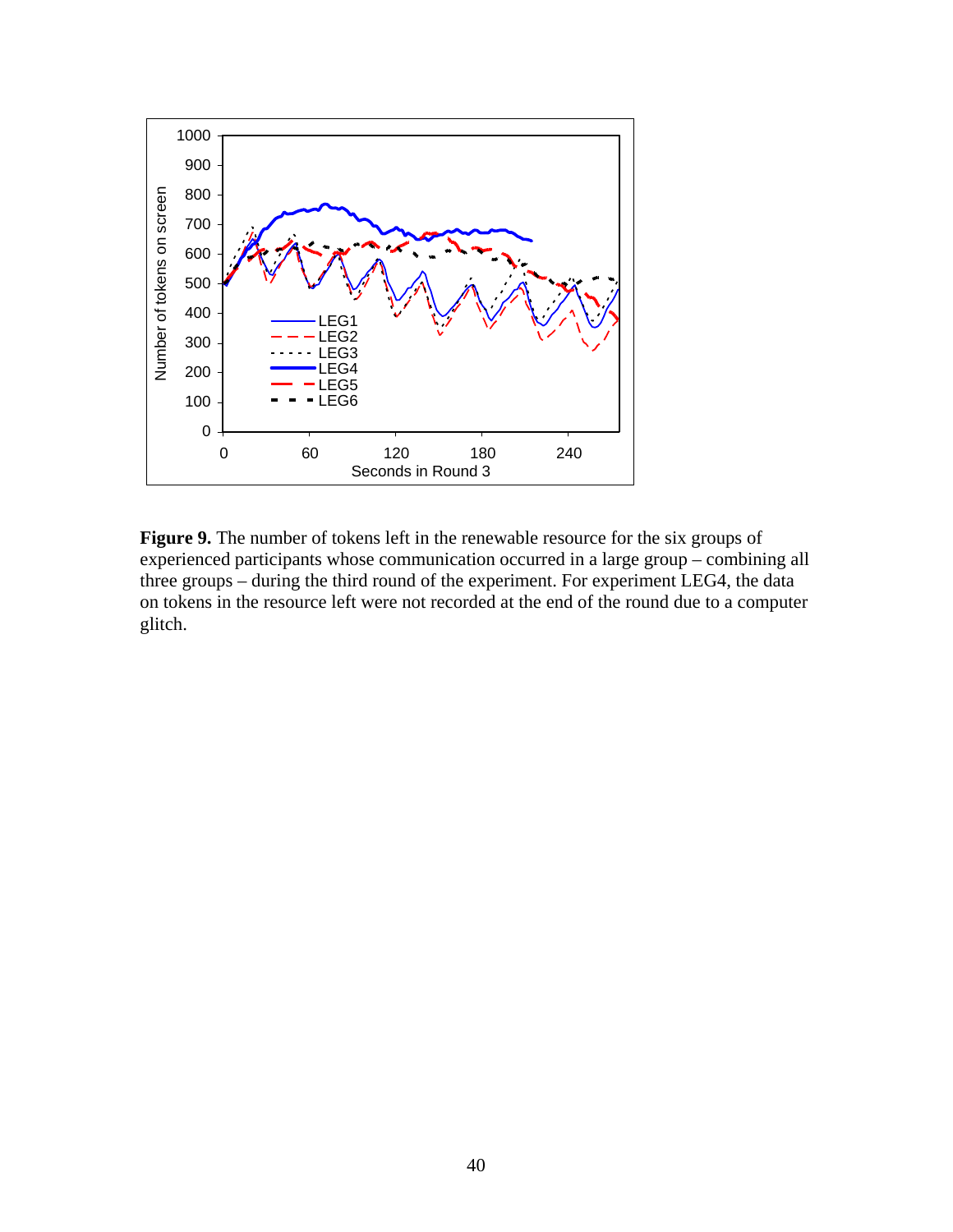

Figure 10. Spatial concentration index versus total collected tokens by groups in round 2 for three different treatments. IG1–IG6 indicate six inexperienced groups. The circles indicate which three groups were together in the communication experiment with three groups.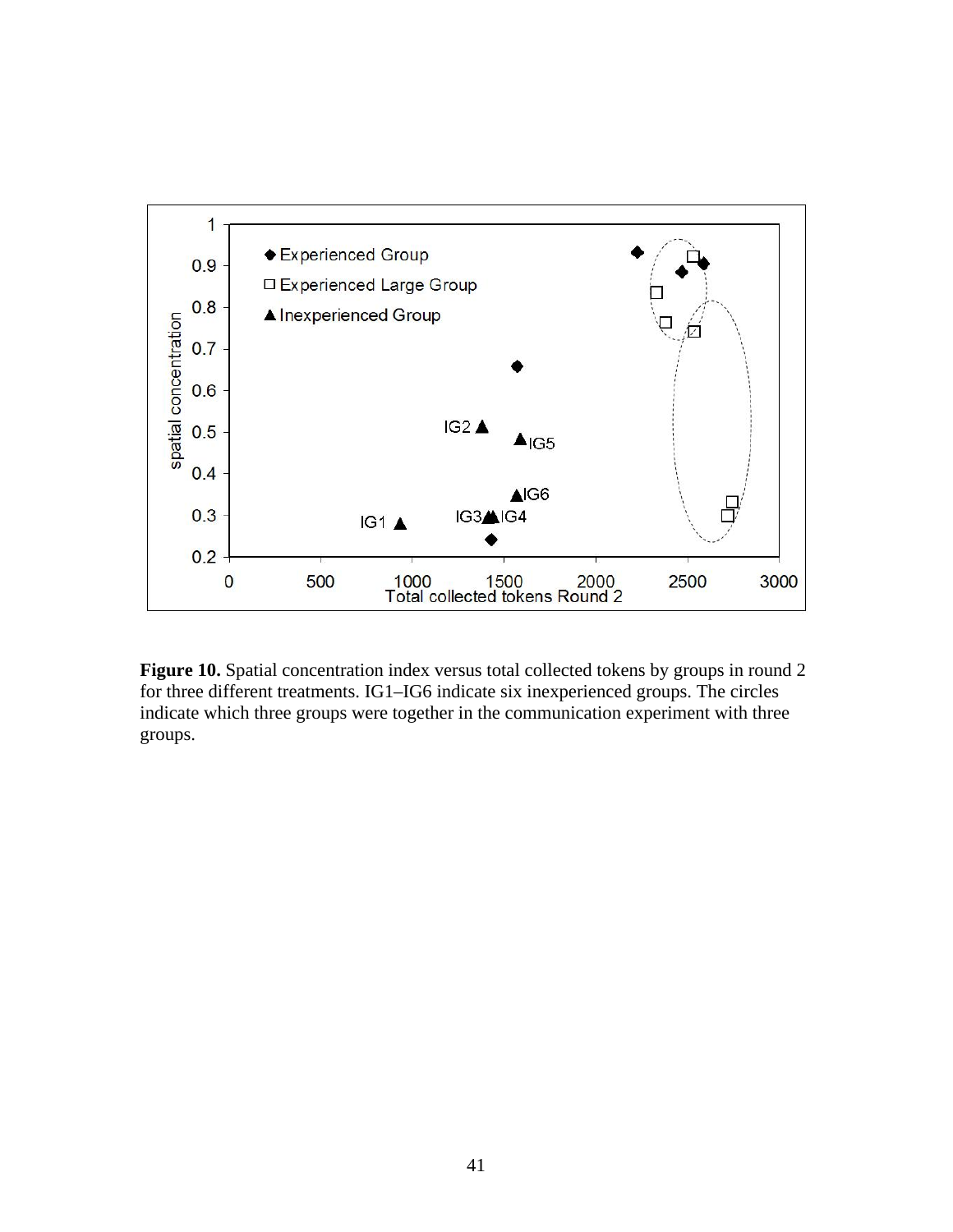

Figure 11. Spatial concentration index versus total collected tokens by groups in round 3 for three different treatments. IG1–IG6 indicate six inexperienced groups. Since in group IG4 the participants decided to split up the resource horizontally, the spatial concentration is low in the original formulation. If we take into account that in IG4 the resource was split up horizontally instead of vertically, we get a higher spatial concentration for IG4, which is indicated in the figure by an arrow and an empty triangle.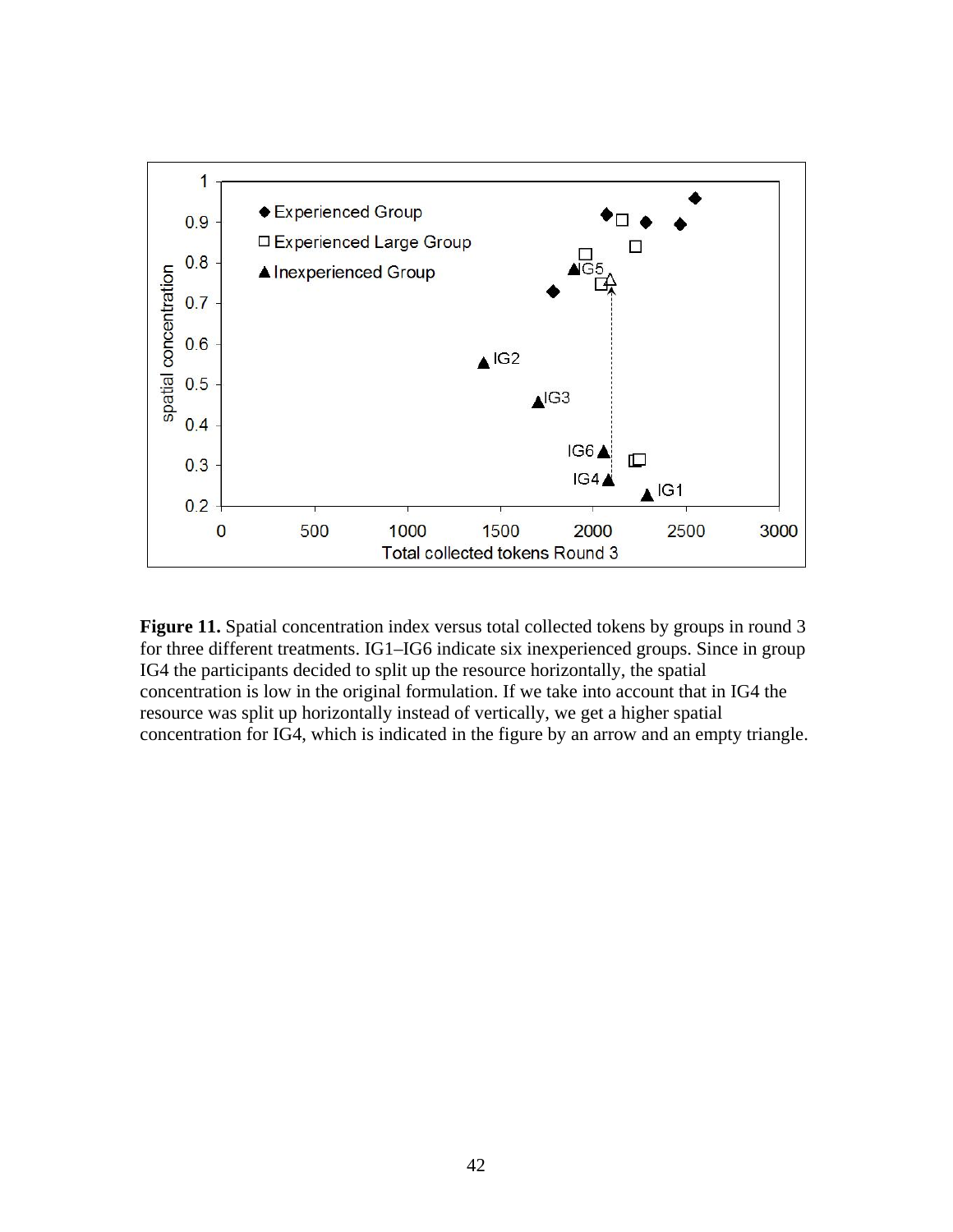| <i>Treatments</i><br>(groups)                              | Round 1        | <i>Discussion</i>                          | Round 2        | <i>Discussion</i>                          | Round 3        |
|------------------------------------------------------------|----------------|--------------------------------------------|----------------|--------------------------------------------|----------------|
| T1. Inexperienced<br>participants $(I1-I4)$                | Open<br>access | None                                       | Open<br>access | None                                       | Open<br>access |
| T <sub>2</sub> . Inexperienced<br>participants (IG1–IG6)   | Open<br>access | In groups<br>of five                       | Open<br>access | In groups<br>of five                       | Open<br>access |
| T <sub>3</sub> . Experienced<br>participants (EG1–EG5)     | Open<br>access | In groups<br>of five                       | Open<br>access | In groups<br>of five                       | Open<br>access |
| T4. Experienced<br>participants (LEG1-<br>LEG <sub>6</sub> | Open<br>access | In a single<br>group of 15<br>participants | Open<br>access | In a single<br>group of 15<br>participants | Open<br>access |

**Table 1.** The four experimental treatments

*Note:* The label for the groups in the above figures is listed in parentheses.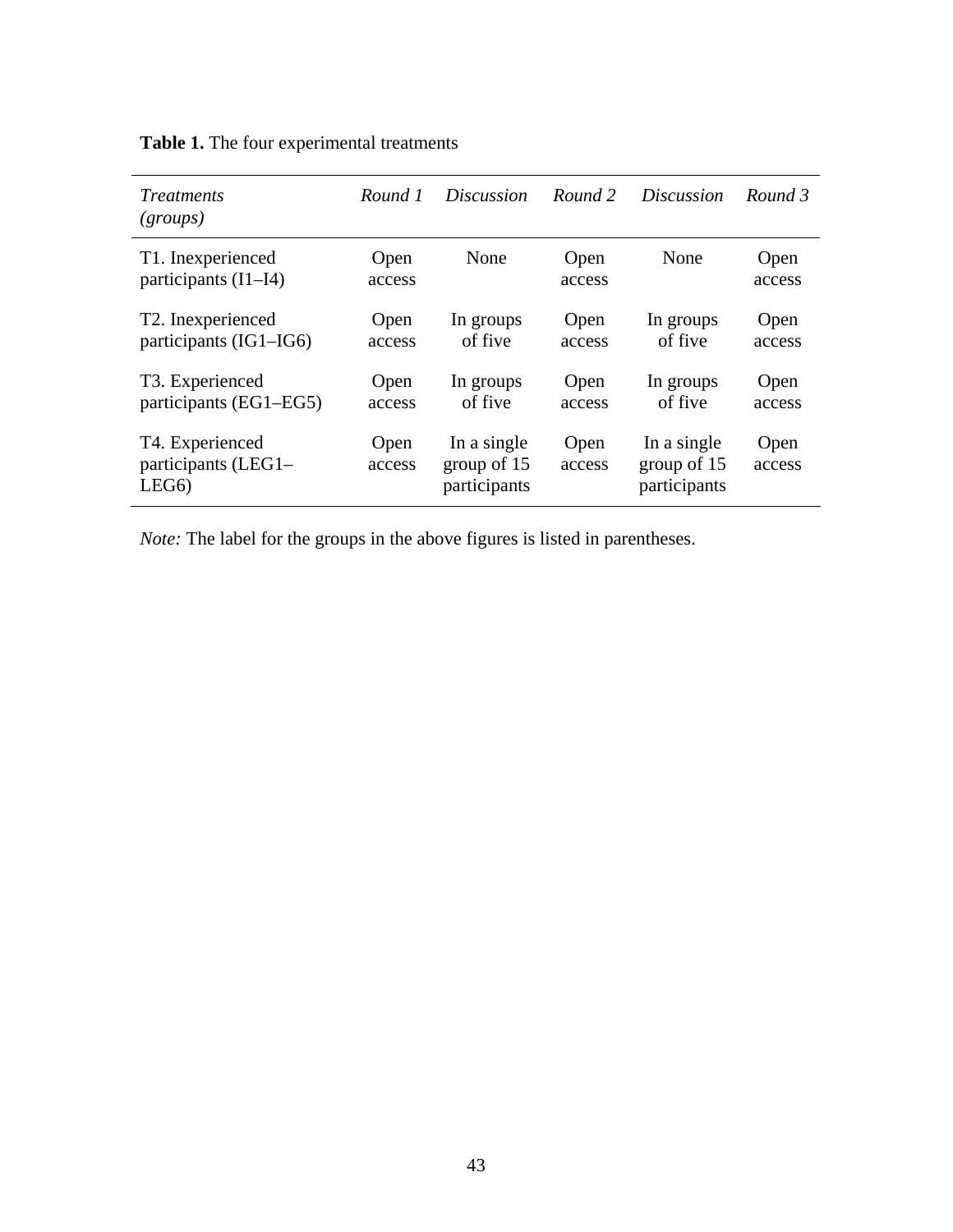|                                                     | Round 1              | Round 2               | Round 3               |
|-----------------------------------------------------|----------------------|-----------------------|-----------------------|
| <b>Current Experiments</b>                          |                      |                       |                       |
| T1 Open access (I)                                  | 3.50(0.45)           | 2.80(0.49)            | 3.20(0.47)            |
| T <sub>2</sub> Group discussion (I)                 | 3.20(0.16)<br>[0.17] | 4.20(0.72)<br>[<0.01] | 6.80(1.12)<br>[<0.01] |
| T3 Group discussion (E)                             | 3.43(0.50)<br>[0.84] | 6.23(1.60)<br>[<0.01] | 7.96(1.11)<br>[<0.01] |
| T4 Three-group discussion (E)                       | 4.33(1.96)<br>[0.44] | 7.71(0.51)<br>[<0.01] | 7.66(0.42)<br>[<0.01] |
| Previous Experiments with<br><b>Property Rights</b> | 3.30(0.19)           | 4.21(0.96)            | 3.58(0.52)            |
| T5 Private property in round 2<br>(Chosen)          | [0.28]               | [0.02]                | [0.25]                |
| T6 Private property in round 2<br>(Imposed)         | 3.20(0.38)<br>[0.24] | 4.39(1.35)<br>[0.05]  | 3.34(0.36)<br>[0.57]  |

# **Table 2.** Average token collected per second per group for different experimental treatments

*Note:* The numbers in parentheses are the standard deviations. The numbers in brackets are the p values of the one-sided ANOVA test between the open-access condition and the treatment of that row.